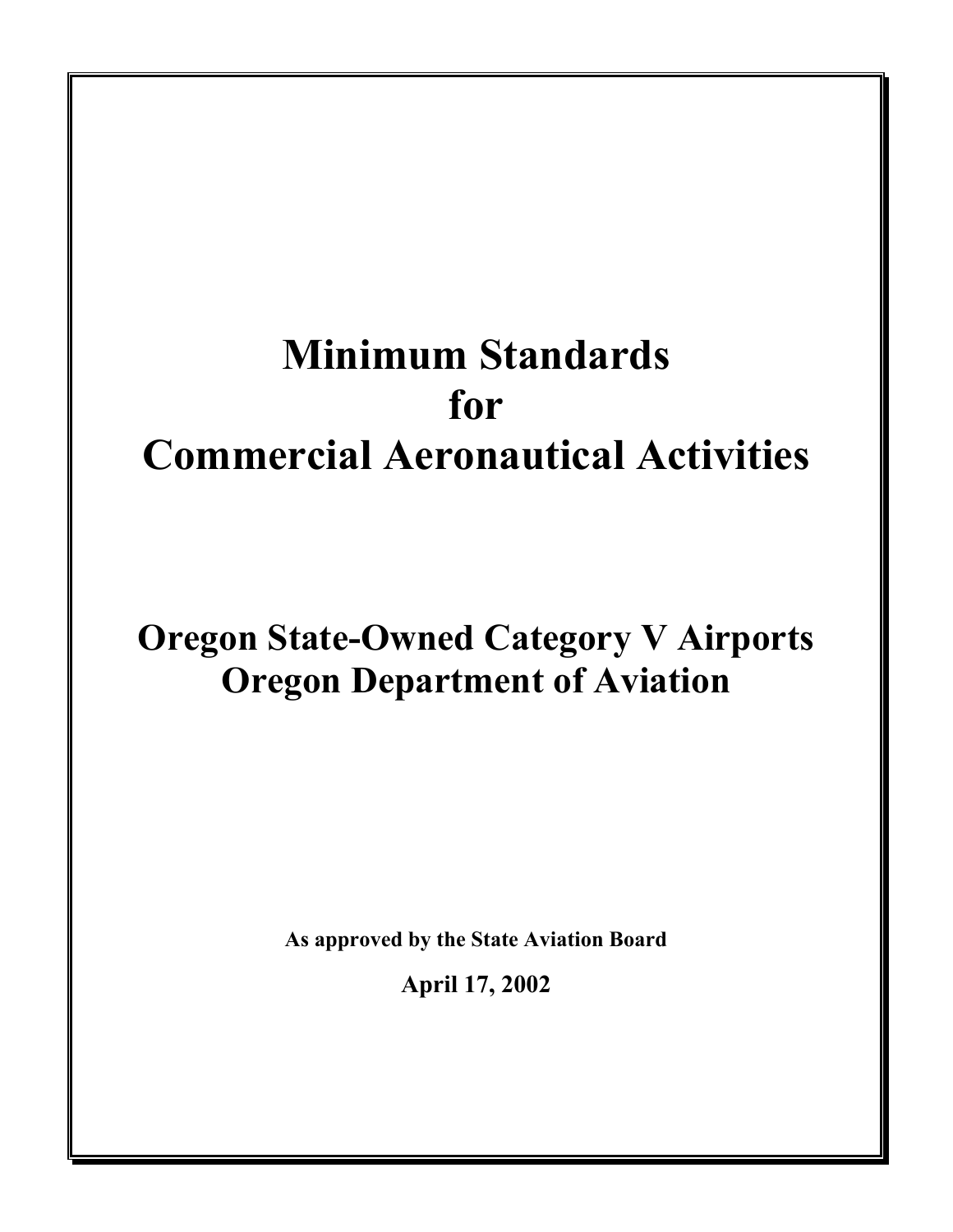# **Table of Contents**

| <b>Section 1</b> | <b>Authority for and Purpose of Minimum Standards</b> | Page |
|------------------|-------------------------------------------------------|------|
|                  |                                                       |      |
|                  |                                                       |      |
|                  |                                                       |      |
|                  |                                                       |      |

# **Section 2 Definitions**

| $\gamma$ 1<br>4.1 |  |  |  |
|-------------------|--|--|--|
|-------------------|--|--|--|

# **Section 3 Application of Minimum Standards**

| 3.1 |                                                                   |  |
|-----|-------------------------------------------------------------------|--|
| 3.2 |                                                                   |  |
| 33  |                                                                   |  |
| 3.4 | Application of minimum standards to through the fence operators20 |  |
| 3.5 | Minimum standards review, revisions and amendments21              |  |
| 36  |                                                                   |  |

| <b>Section 4</b> | <b>Business Operations</b> |
|------------------|----------------------------|
|------------------|----------------------------|

| 4.1 |  |
|-----|--|
|     |  |
|     |  |
|     |  |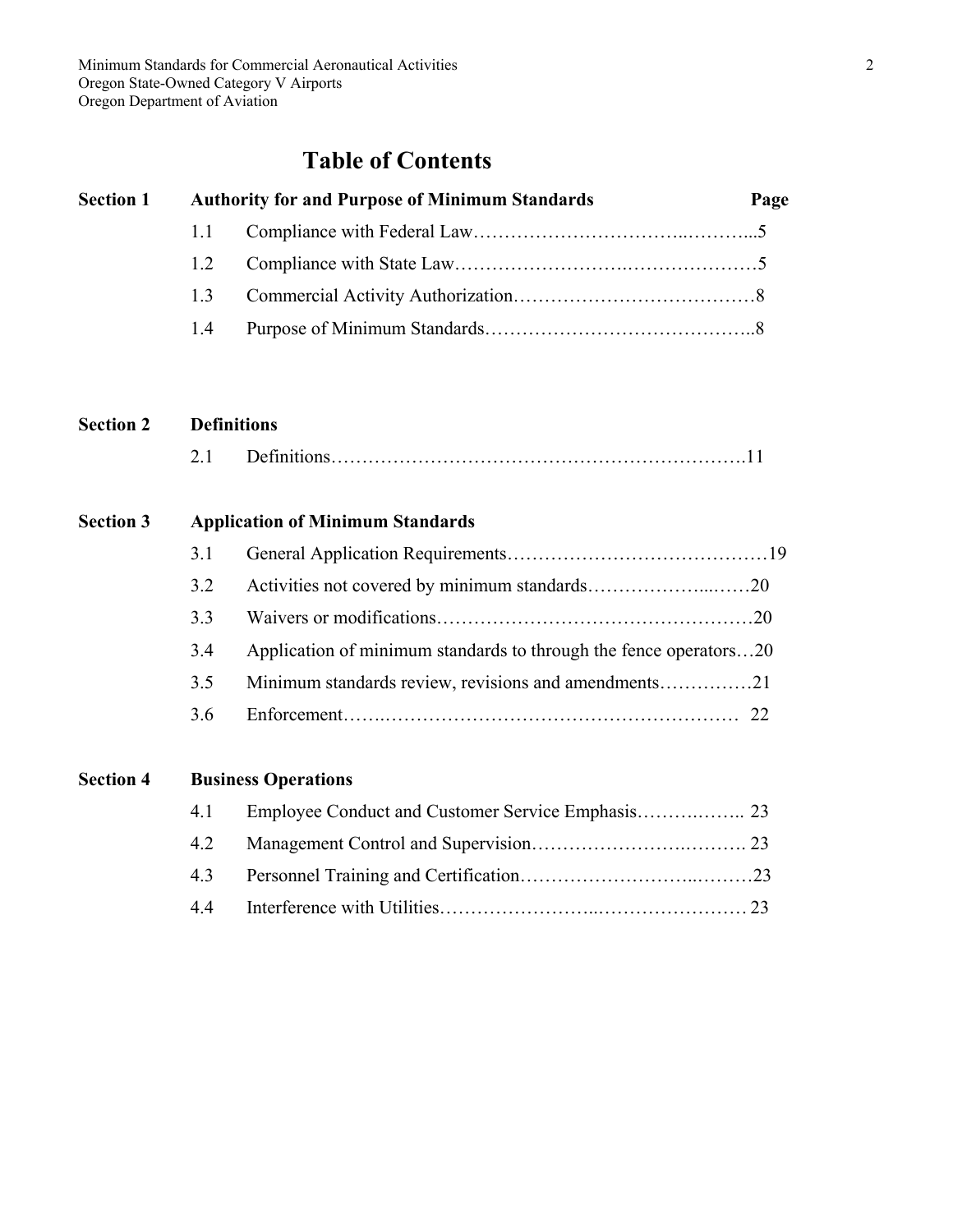# **Section 5 Minimum Standards for Fixed Base Operators (FBOs)**

| 52  |  |
|-----|--|
| 5.3 |  |
| 5.4 |  |
| 5.5 |  |
| 5.6 |  |
| 5.7 |  |

# **Section 6 Minimum Standards for Specialized Aviation Service Operations (SASOs)**

| 6.1  |  |
|------|--|
| 6.2  |  |
| 6.3  |  |
| 6.4  |  |
| 6.5  |  |
| 6.6  |  |
| 6.7  |  |
| 6.8  |  |
| 6.9  |  |
| 6.10 |  |
| 6.11 |  |
| 6.12 |  |

# **Section 7 Minimum Standards for Mobile Service Providers**

|--|--|--|

# **Section 8 Self Fueling**

| 81 |  |
|----|--|
| 82 |  |
|    |  |
| 84 |  |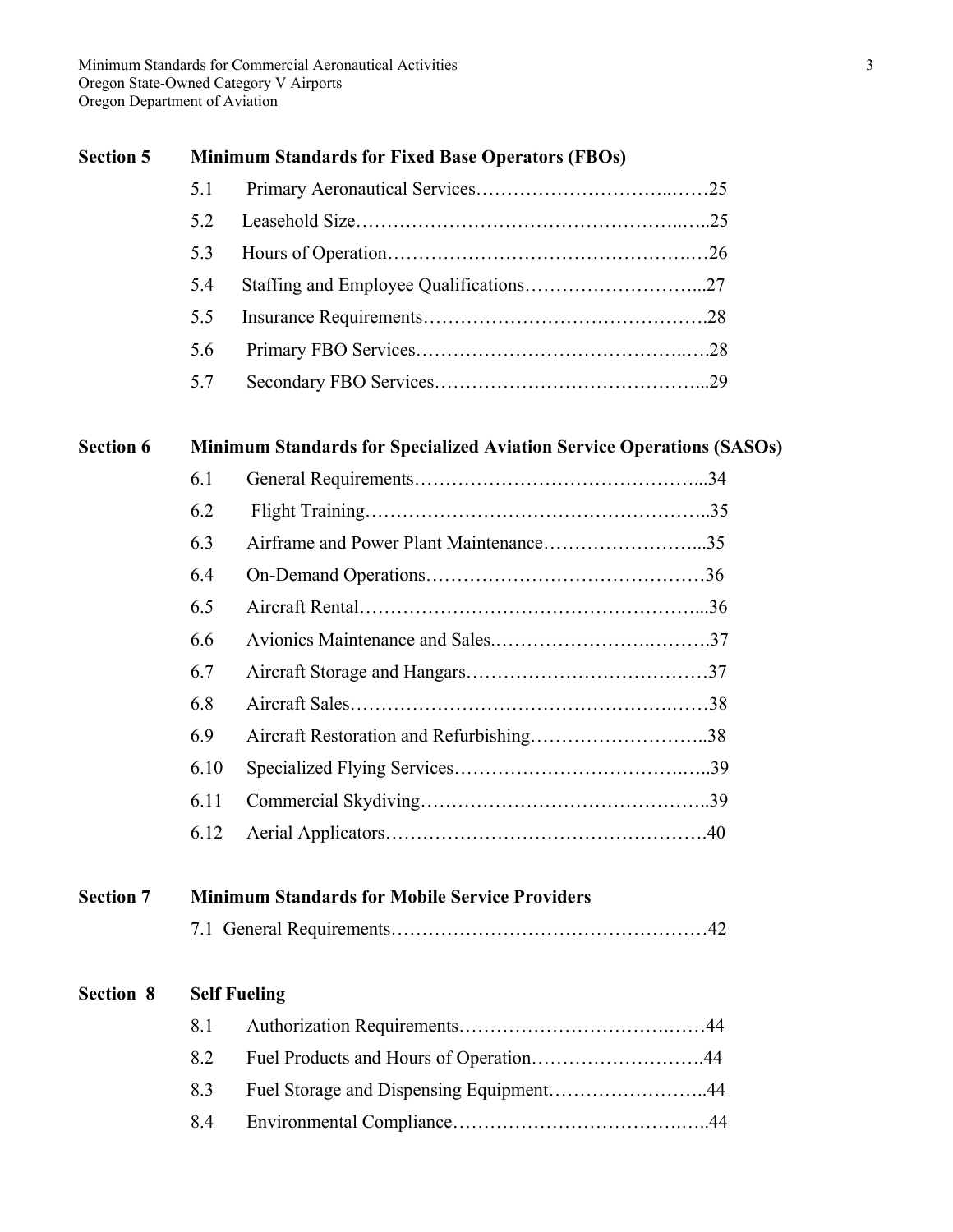| 8.5 |  |  |
|-----|--|--|
|-----|--|--|

# **Section 9 Flying Clubs**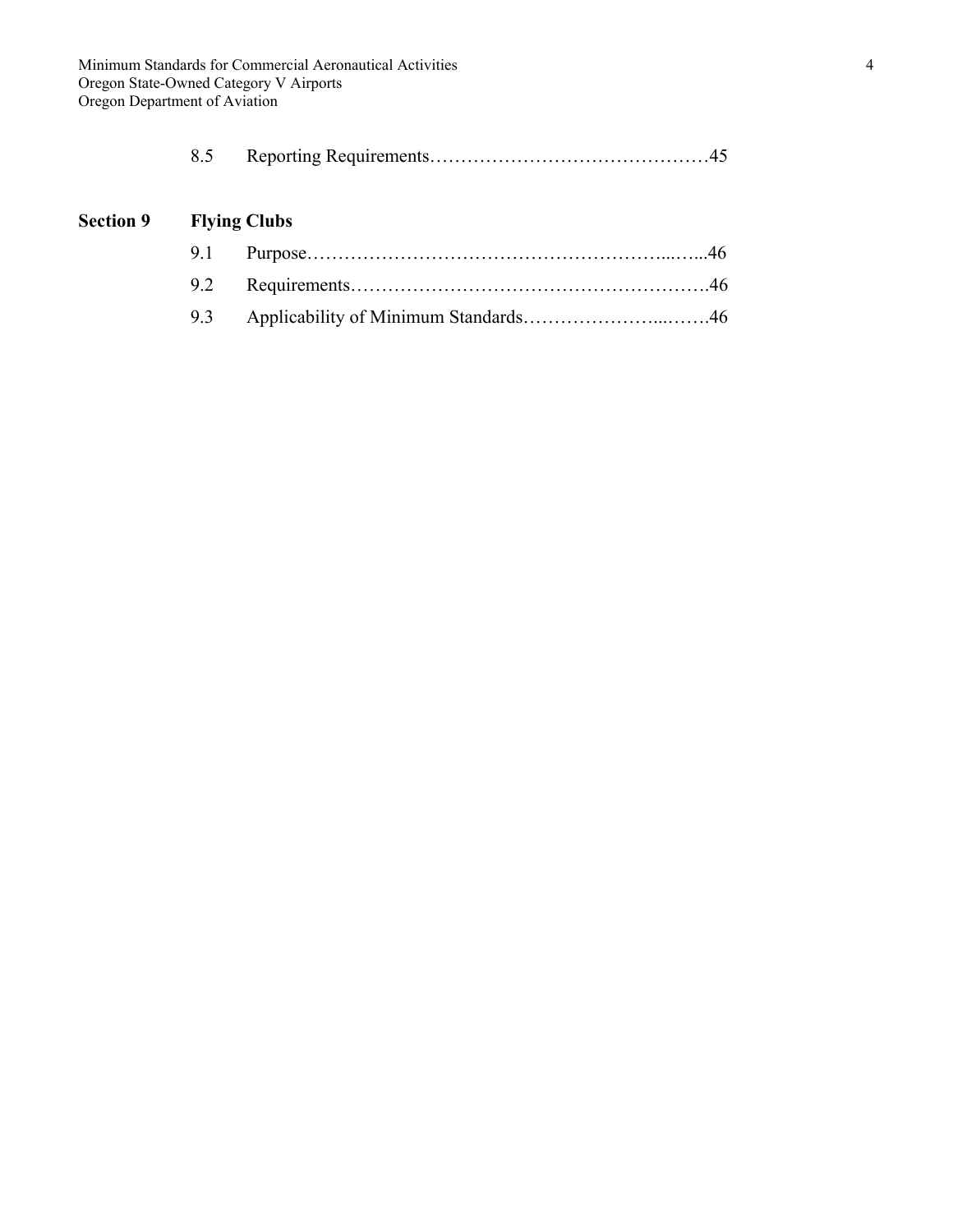#### **SECTION 1 AUTHORITY FOR AND PURPOSE OF MINIMUM STANDARDS**

#### **1.1 Compliance with Federal Law**

 The adoption of minimum standards for commercial aeronautical activities for Category V airports is intended to comply with federal law prohibiting the grant of exclusive rights to use an airport that has received federal funding through AIP funds. The adoption of minimum standards is highly recommended by the FAA as a means to comply with federal law and regulations concerning exclusive rights. The FAA does not require the adoption of minimum standards, but recommends adoption to ensure that an airport is managed in compliance with federal law. The State Aviation Board intends to comply with federal law and in particular with FAA Advisory Circular 150/5190-5 (Exclusive Rights and Minimum Standards For Commercial Aeronautical Activities, effective April 7, 2000).

#### **1.2 Compliance with State Law**

 The Oregon State Aviation Board is authorized to "perform such acts, adopt or amend and issue such orders, rules and regulations, and make, promulgate and amend such minimum standards, all consistent with the provisions of this chapter, as it considers necessary to carry out the provision of this chapter and to perform its duties thereunder. ORS 835.035(1).

 The Board is to exercise and perform all authority, power and duty delegated to it "in all respects commensurate with and for the purpose of protecting and insuring the general public interest and safety, the safety of persons receiving instruction concerning, or operating, or using or traveling in aircraft, and of persons or property on land or water, and to develop and promote aviation in this state." ORS 835.035(3).

 Any such exercise is also limited by the requirement that all state rules and regulations "be kept in conformity with, and limited to, as nearly as may be, the then current federal legislation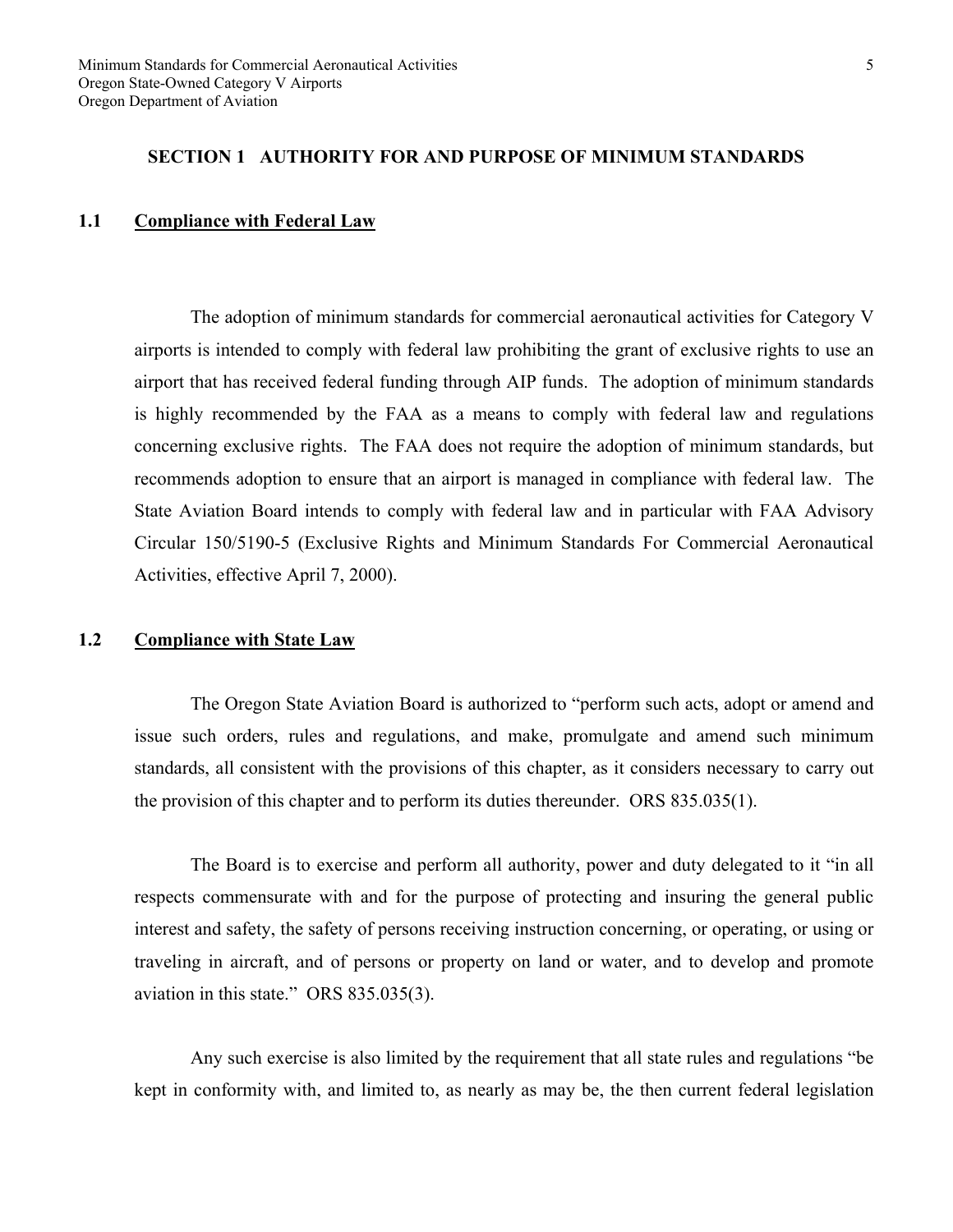governing aviation, the regulations promulgated thereunder, and rules and standards issued from time to time pursuant thereto." ORS 835.040.

 ORS 836.025 gives the Department of Aviation the authority to operate state-owned airports and to "plan, establish, construct, enlarge, improve, maintain, equip, operate, regulate, protect and police airports and air navigation facilities, either within or without the state." An airport is defined in ORS 836.005(3) as

> Any area of land or water, within or without this state, that is used, or intended for use, for the landing or take-off of aircraft, and any appurtenant areas that are used, or intended for use, for airport buildings or other airport facilities or rights of way, together with all airport buildings or other airport facilities located thereon.

 Oregon law defines airports as the land that is used, or intended for use, for airport buildings or facilities. The actual ownership of the land is not a limiting factor in that definition. As a result, a state airport includes not just the land owned by the Oregon Department of Aviation on behalf of the state, but all land appurtenant to the state-owned land that is used, or intended for use, for airport buildings or facilities. The board and department recognize their obligations on behalf of the state-owned airports include regulation of aviation activities on property that accesses the state-owned land for landing and takeoff of aircraft via "through the fence" agreements.

With respect to commercial activities at state airports, ORS 836.055 provides that the Department may enter into "contracts, leases and other arrangements for a term not exceeding 30 years with any persons." The Department may "grant the privilege of using or improving such airport or air navigation facility or any portion or facility thereof or space therein for commercial purposes." ORS 836.055(1)(a). "In each such case the department may establish the terms and conditions and fix the charges, rentals or fees for the privileges or services." ORS 836.055(2). These "terms and conditions" established for commercial activities may be applied to any grant of the privilege of using or improving the airport, including to those who use the airport with a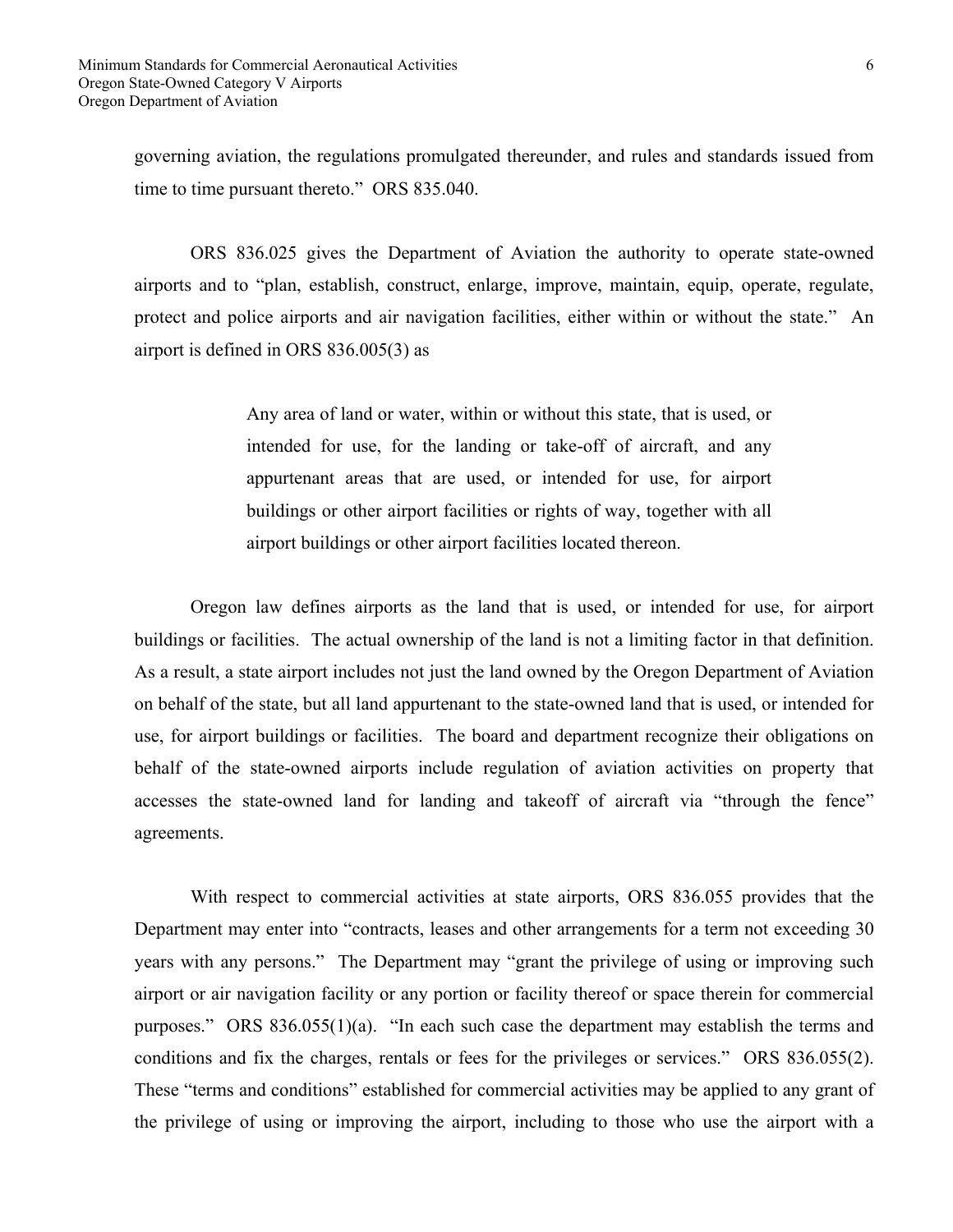"through the fence" agreement from private property adjacent to the state-owned portion of the airport.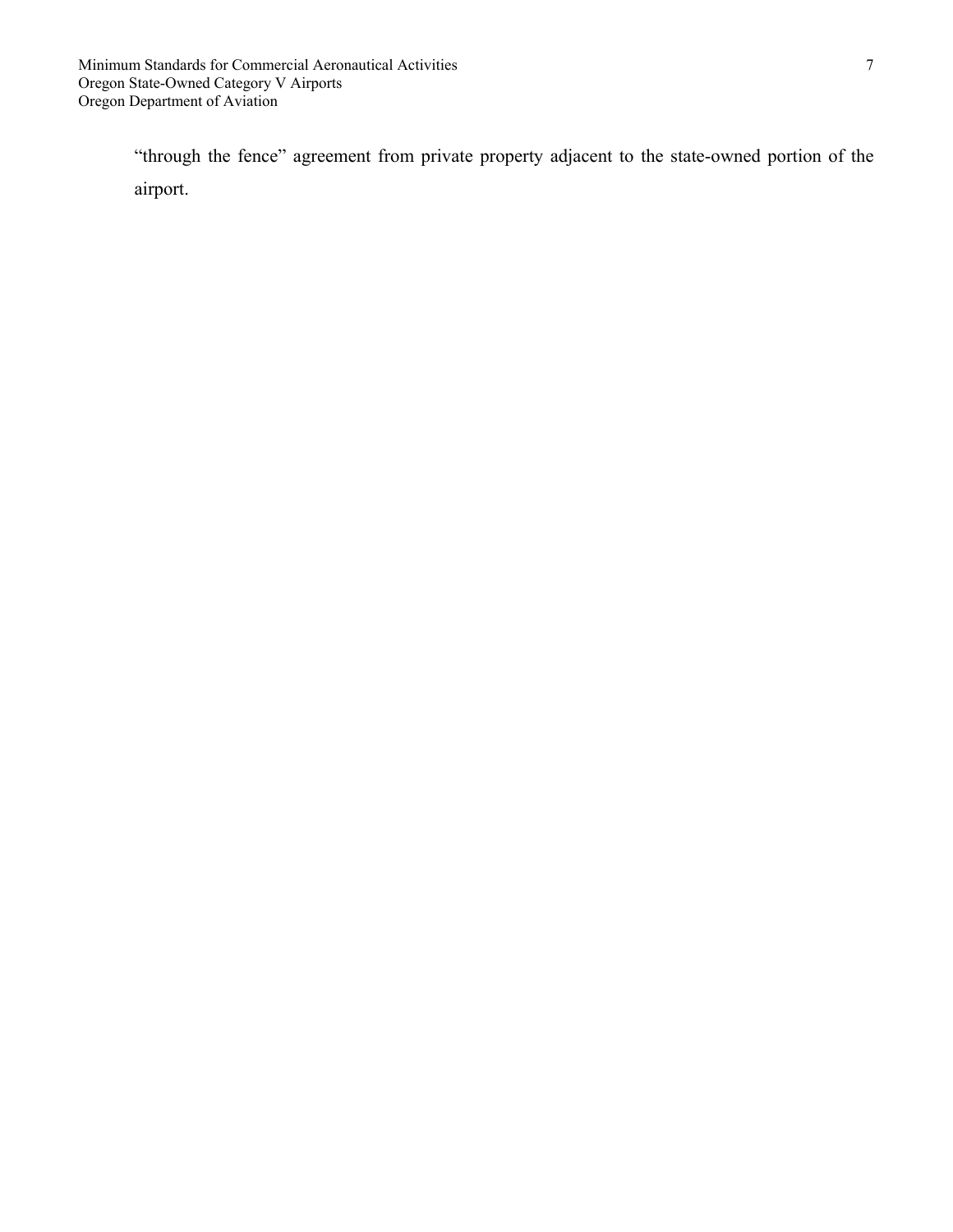#### **1.3 Commercial Activity Authorization**

 When ODA determines that a person is engaged or proposes to engage in commercial activity at a state-owned airport, ODA may grant that person permission to do so, may issue that person a permit with restrictions or conditions, may require the person to enter into a lease or agreement with ODA, or may deny such permission. ODA will consider the following criteria in determining if a commercial aeronautical activity will be authorized to conduct business:

- 1. The terms and conditions of any pre-existing commercial operators at the airport providing comparable services.
- 2. The impact of the new commercial on public safety and convenience. ODA will impose conditions and restrictions necessary to ensure safety in the air and on the ground, and to preserve unobstructed traffic patterns and runway approaches.
- 3. The amount of space at the airport, the customary uses of the airport, and the compatibility of the new commercial activity with present and planned development at the airport.
- 4. The degree to which the new commercial activity complies with federal, state and local laws and regulations, including land use regulations.
- 5. Whether the new commercial activity is conducted for profit or non-profit and its promotion of aviation, safety or education.

# **1.4 Purpose of Minimum Standards**

 Minimum standards are intended to help meet the State Aviation Board's goals. These include developing aviation as an integral part of Oregon's transportation network; creating and implementing strategies to protect and improve Oregon's aviation system; encouraging aviationrelated economic development; supporting aviation safety and education; and increasing commercial air service and general aviation in Oregon. In addition, the Board adopts these standards to ensure that: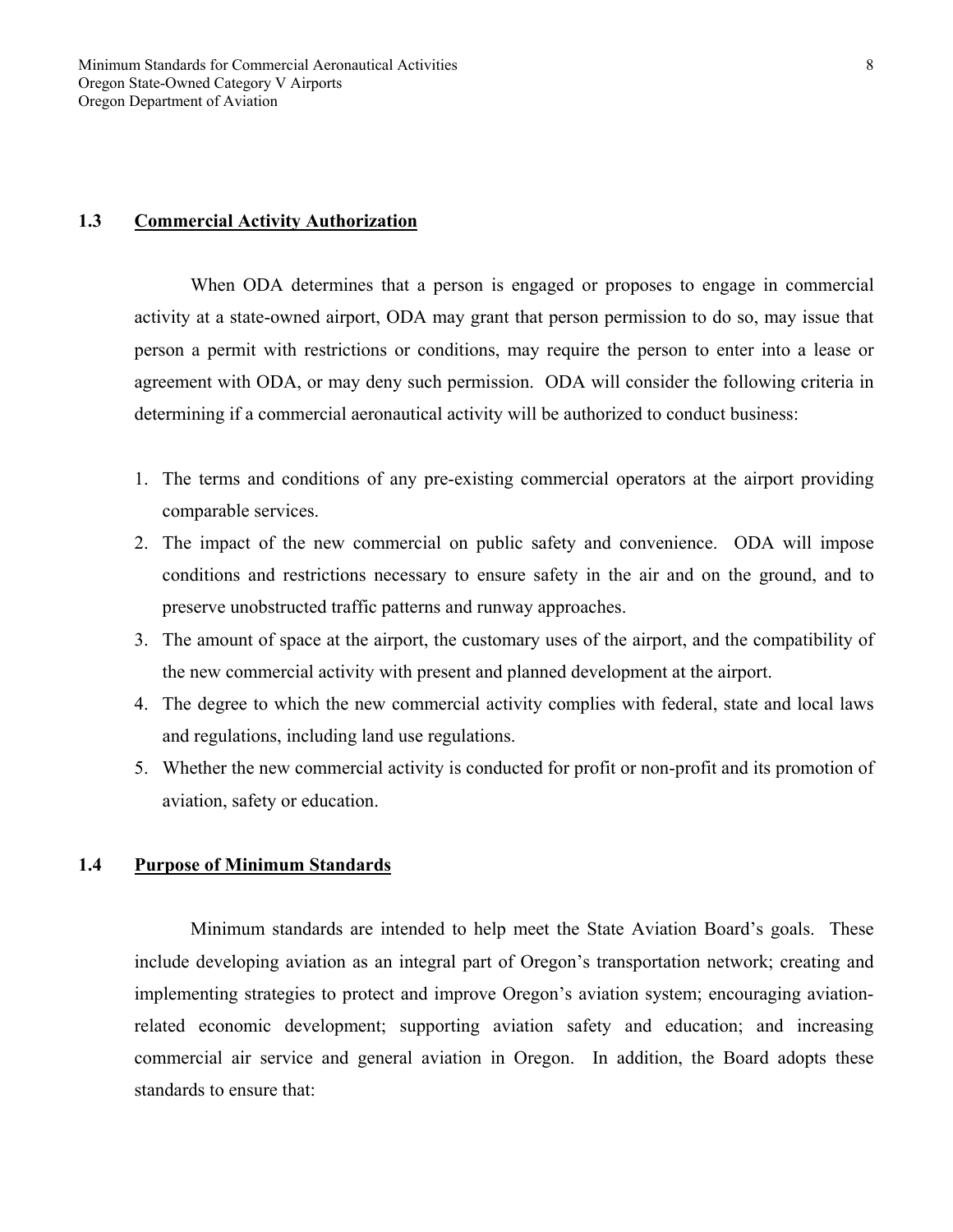- Any person who uses or accesses state-airport property or facilities for commercial activity shall compensate the state at fair market value (fair market rent) for such use and privileges.
- No person receives a competitive advantage through free or less-than-fair market value (rent) to utilize state facilities when other comparable commercial operators are compensating the state at fair market value (rent) for the same use.
- Airport public areas, roads, taxiways, runways and aprons remain available and open for public aeronautical use.

 Minimum standards are adopted to provide the threshold entry requirements for those persons desiring to provide commercial aeronautical services to the public at the airport. The minimum standards are established based upon the conditions at the individual airport, the existing and planned facilities at the airport, and the current and future aviation role of the airport. The prospective commercial aeronautical operator shall agree to offer the described minimum level of services in order to obtain an agreement, permit or lease to operate at the airport. In summary, the airport minimum standards establish the minimum requirements to be met by individuals and companies for the privilege of providing commercial aeronautical services at the airport. All operators are encouraged to exceed the "minimum" in terms of quality of facilities and services.

 The implementation of minimum standards will assist ODA in the management of the Category V Airports by:

- 1. Establishing uniform requirements and their application to all prospective operators.
- 2. Maintaining compliance with federal grant assurances.
- 3. Maintaining the orderly and efficient development of an airport and the airport's commercial aeronautical services.
- 4. Establishing a consistent level of entry into aeronautical service.
- 5. Ensuring adequate services and facilities by FBO operators to meet the needs of airport users.

 These minimum standards are established specifically for Category V airports located in or near small communities and remote areas of Oregon, with low aircraft traffic volume and limited growth potential. The Oregon airport system is an important component of the state's overall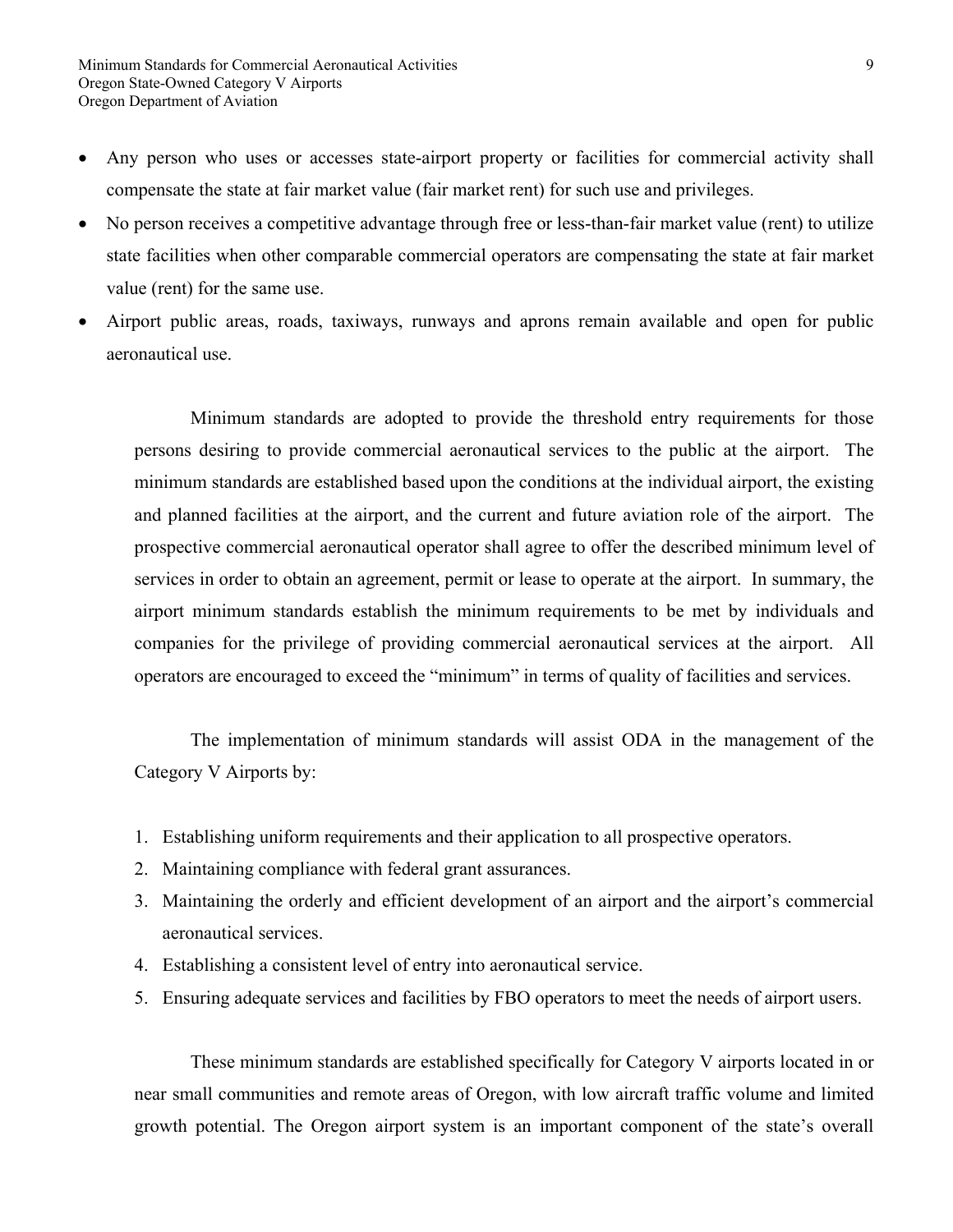transportation network. The airports generate economic growth and livability throughout the state. In addition to the federal grant assurance obligations, the Oregon Department of Aviation has established minimum standards to foster safe, efficient, and high quality commercial aeronautical services for the airport users and tenants.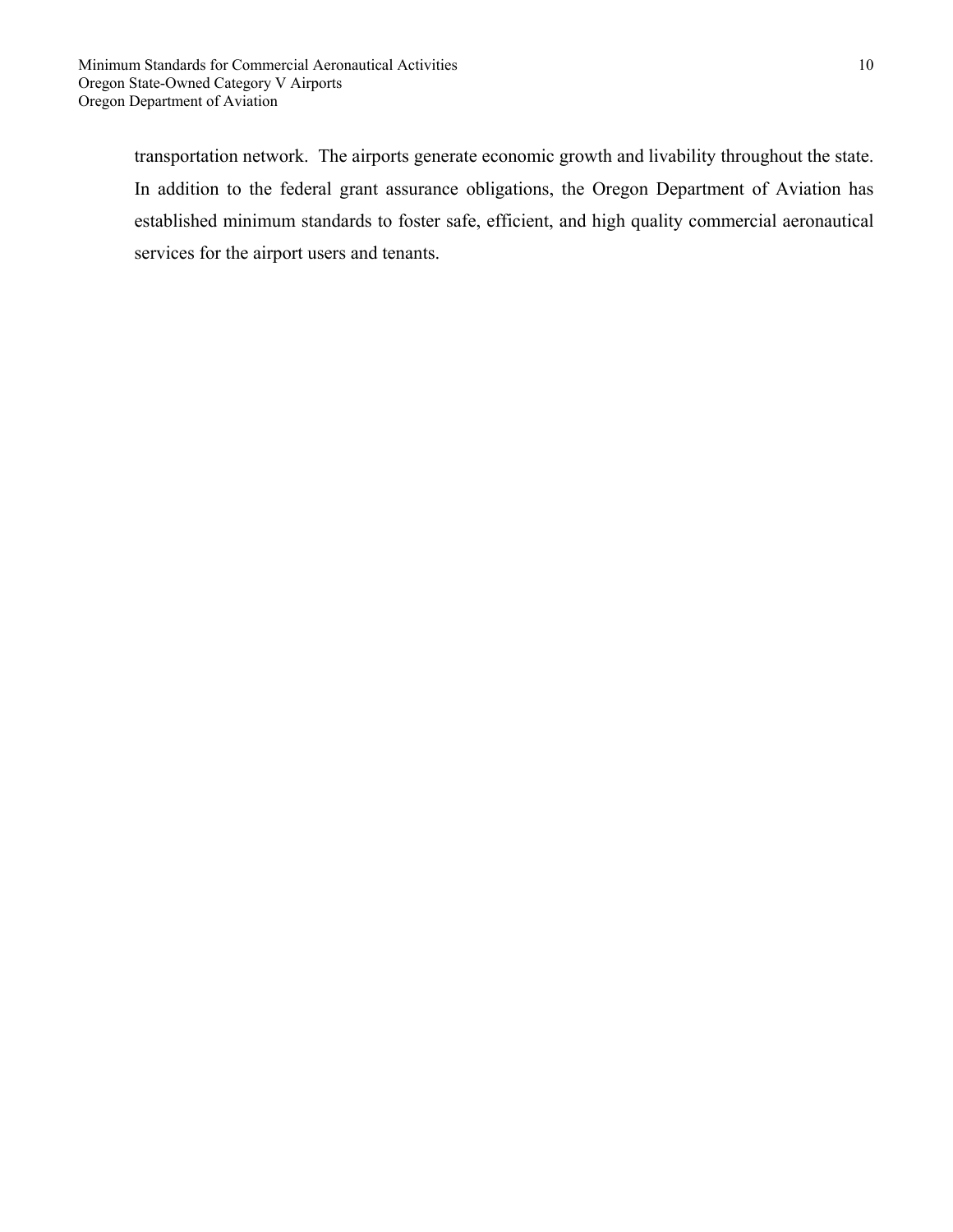#### **SECTION 2 DEFINITIONS**

#### **2.1 Definitions**

All definitions contained in this section apply to the Oregon Department of Aviation Minimum Standards, Rules and Regulations, Rates and Charges Policy, and Leasing Policies regarding State-owned Airports. Definitions are taken from Oregon Revised Statutes, Oregon Administrative Rule, Federal Aviation Regulations, Federal Aviation Administration Advisory Circulars, U.S. Department of Transportation Aeronautical Information Manual, and other sources as appropriate.

#### **A. Aircraft**

*(1) Aircraft -* any contrivance used or designed for navigation or flight in the air but does not mean a one-person motorless glider that is launched from the earth's surface solely by the operator's power.

*(2) Aircraft Fuel -* all flammable liquids composed of a mixture of selected hydrocarbons expressly manufactured and blended for the purpose of effectively and efficiently operating an internal combustion, jet, or turbine engine, which meet the standards of ASTM D910- Latest(AVGAS) and D1655-Latest(JETA).

*(3) Aircraft Operation -* an aircraft arrival at, or departure from, the airport.

*(4) Aircraft Owner -* a person or entity holding legal title to an aircraft, or any person having exclusive possession of an aircraft.

*(5) Aircraft Parking and Storage Areas -* those hangar and apron locations of the Airport designated by the ODA Director or Airport Manager for the parking and storage of aircraft.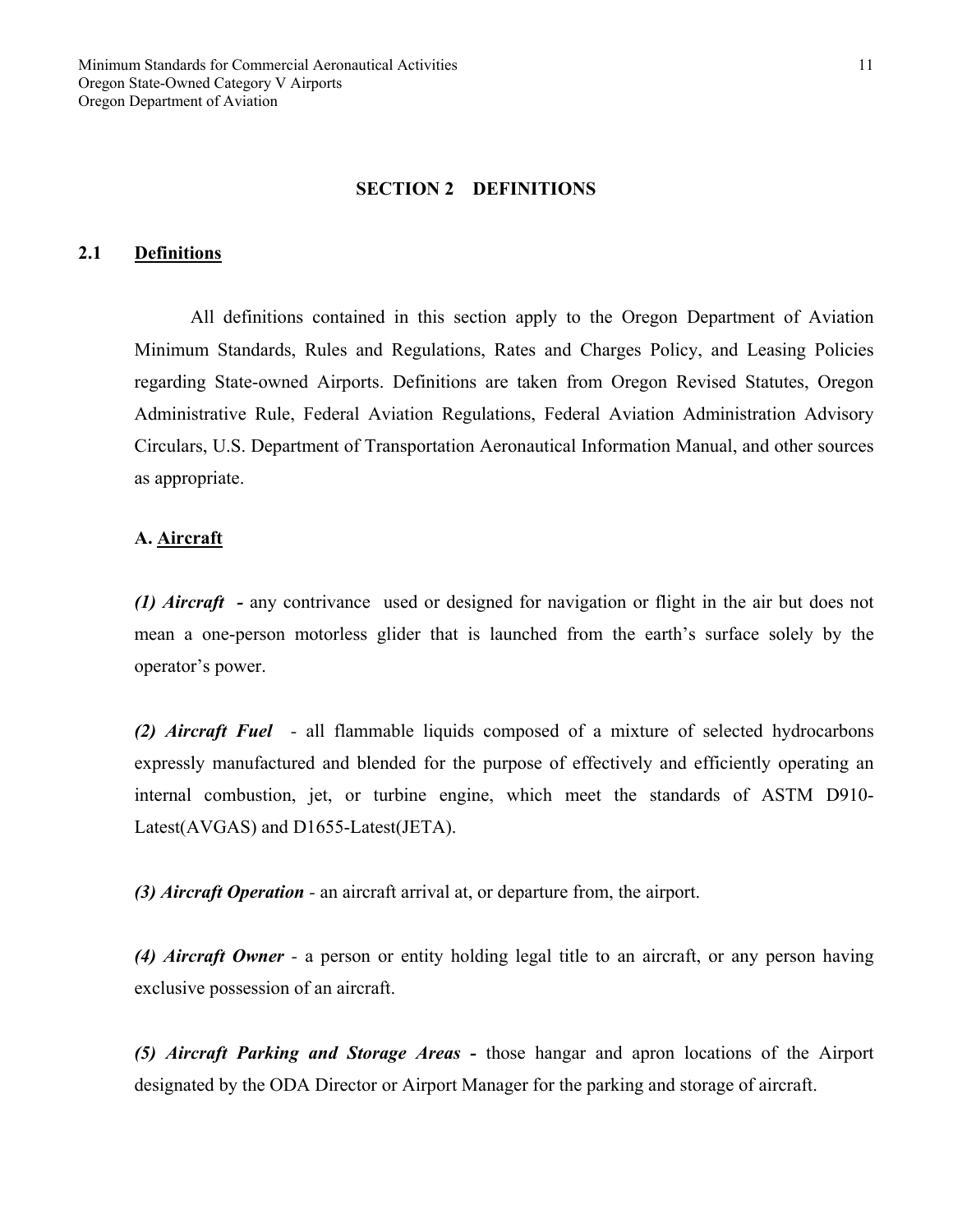*(6) Aircraft Rental* **-** the commercial operation of renting or leasing aircraft to the public for compensation.

*(7) Aircraft Sales* - the sale of new or used aircraft through brokerage, ownership, franchise, distributorship, or licensed dealership.

*(8) Based Aircraft* - an aircraft which the owner physically locates at the airport for an undetermined period, and whenever absent from the Airport, its owner intends to return the aircraft to the airport for long-term storage.

*(9) On-Demand Operation* – any operation for compensation or hire as defined in FAR Part 119.

#### **B. General**

*(1) Aeronautical Activity -* any activity or service conducted at the Airport that involves, makes possible, or is required for the operation of aircraft, or which contributes to or is required for the safety of such operations. These activities include, but are not limited to, on-demand operations, aircraft fueling, aircraft storage, flight training, aircraft rental, aircraft sales, aircraft repair and maintenance, and any other activities, which because of their relationship to the operation of aircraft can appropriately be regarded as an "aeronautical activity."

*(2) Airframe and Power Plant Maintenance* - the commercial operation of providing airframe and power plant services, which includes any of the following: the repair, maintenance, inspection, constructing, and making of modifications and alterations to aircraft, aircraft engines, propellers and appliances including the removal of engines for major overhaul. This category of service also includes the sale of aircraft parts and accessories.

*(3) Airport* **-** means any area of land or water, within or without this state, that is used, or intended for use, for the landing and take-off of aircraft, and any appurtenant areas that are used, or intended for use, for airport buildings or other airport facilities or rights of way, together with all airport buildings and facilities located thereon.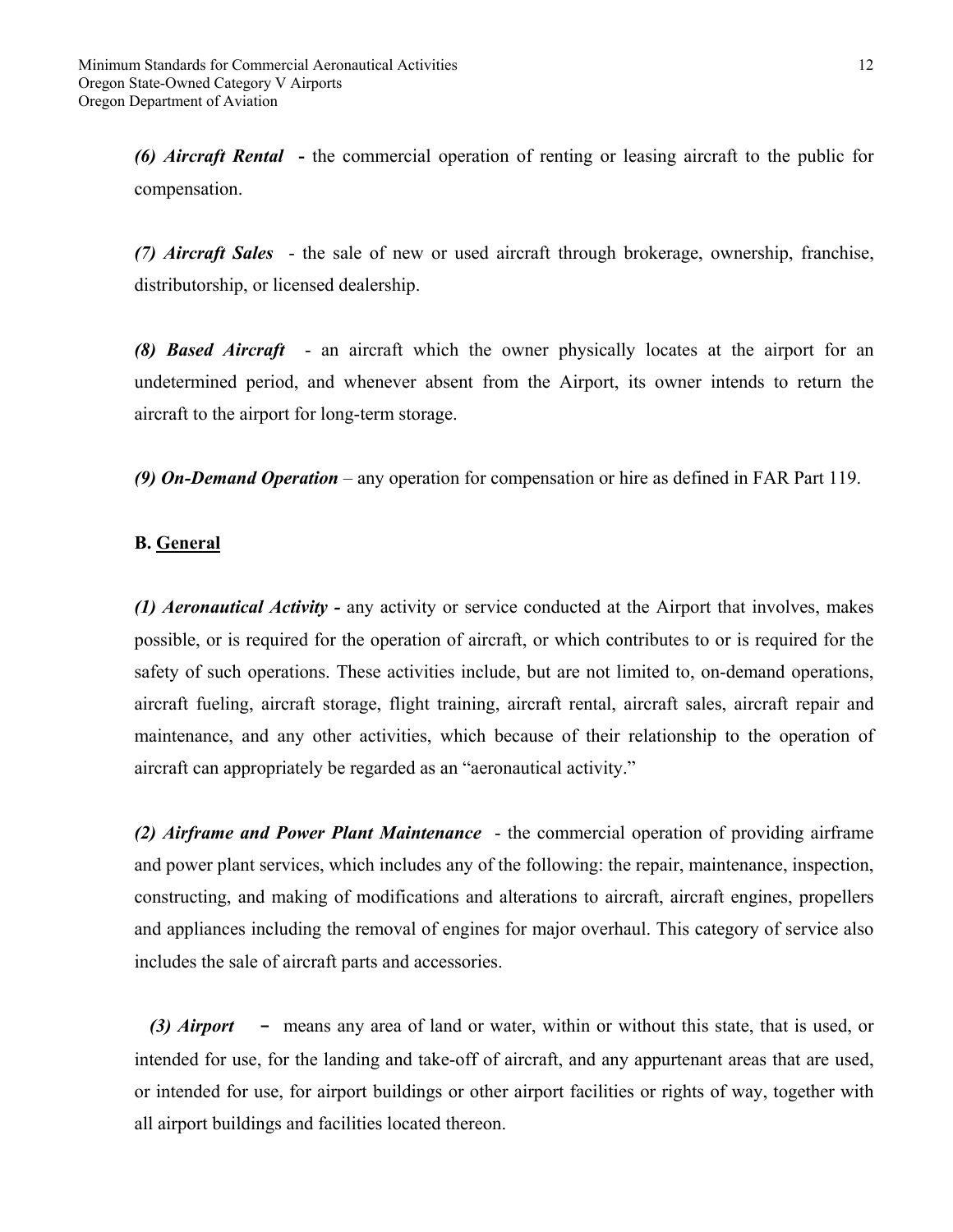*(4) Airport Layout Plan* - the plan of an airport showing the layout of existing and proposed airport facilities, which has been approved by the FAA.

*(5) Commercial Activity* - the conduct of any aspect of a business, concession, operation, or agency in order to provide goods or services to any person for compensation or hire. An activity is considered a commercial activity regardless of whether the business is nonprofit, charitable, or tax-exempt.

*(6) Commercial Operator (Operator)* - a person, firm, corporation, or other entity conducting commercial aeronautical services or activities at the Airport for compensation or hire.

*(7) Exclusive Right* - a power, privilege, or other right excluding or debarring another from enjoying or exercising a like power, privilege, or right. An exclusive right can be conferred either by express agreement, by the imposition of unreasonable standards or requirements, or by any other means.

*(8) General Aviation -* all civil aviation operations other than scheduled air services and nonscheduled air transport operations for remuneration or hire.

*(9) Hazardous Material -* any substance, waste, or material which is toxic, explosive, corrosive, flammable, infectious, radioactive, carcinogenic, mutagenic, or otherwise hazardous, and is or becomes regulated by any governmental authority, agency, department, commission, board, agency or instrumentality of the United States, the State of Oregon, or any political subdivision thereof, and the presence of which requires investigation, removal and/or remediation.

*(10) Minimum Standards -* the qualifications or criteria, which may be established by the Airport owner as the minimum requirements that shall be met by businesses engaged in on-airport aeronautical activities for the right to conduct those activities. These "operating" Minimum Standards are different from and not related to the Airport "dimensional & layout" minimum standards described in the Oregon Administrative Rules 738, Division 20.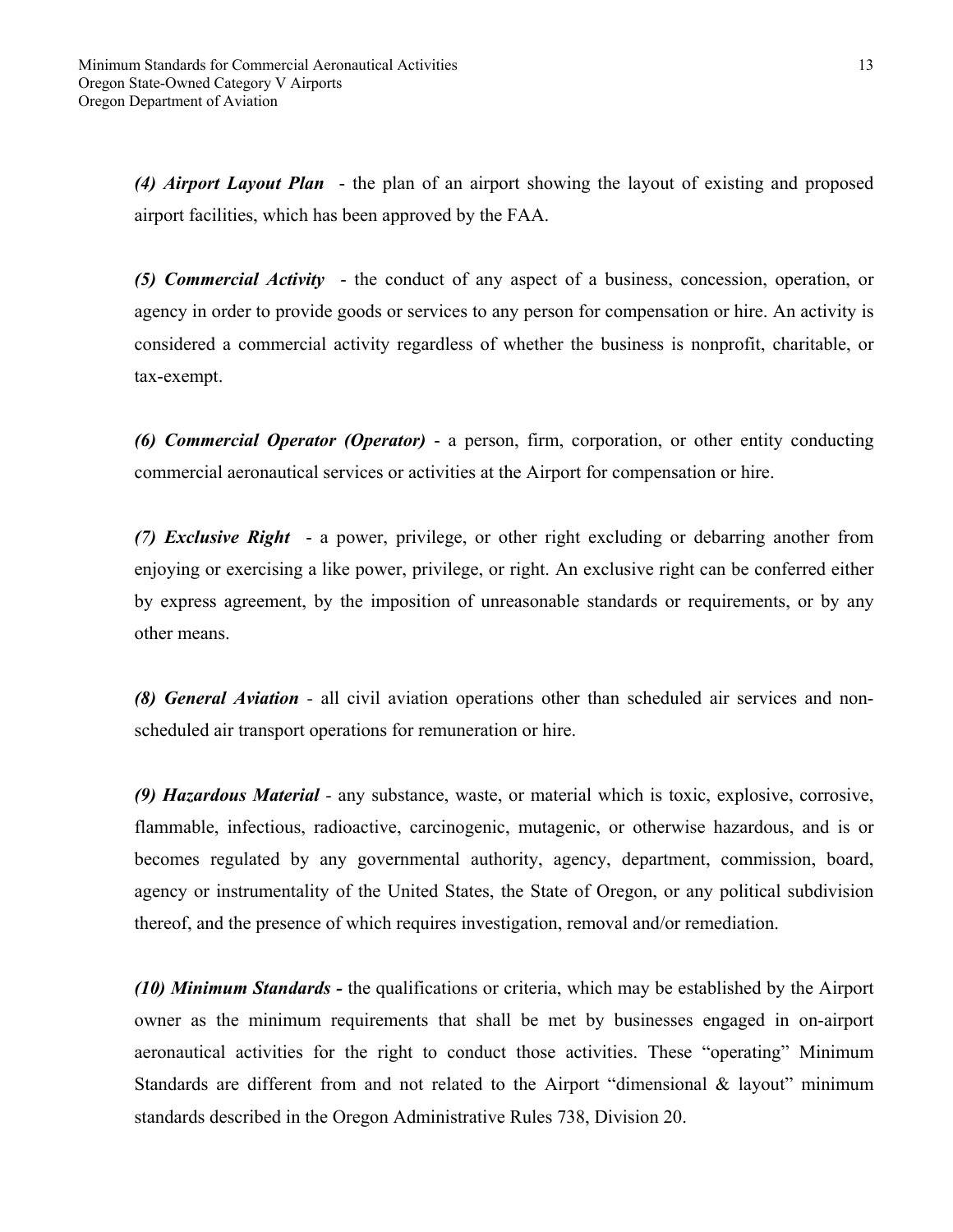# **C. Governmental**

*(1) ODA* - the Oregon Department of Aviation (formerly the Oregon Department of Transportation-Aeronautics Division) established by the Oregon State Legislature on July 1, 2000.

*(2) Director -* the duly appointed Oregon Department of Aviation Director or the Director's designee.

*(3) Airport Manager –* The designated individual or duly authorized individual appointed by the Director to administer and manage all operations of the Airport and Airport facilities, and to supervise all Airport projects.

*(4) Airport Categories -* The five categories of Oregon State-owned airports as defined in the Oregon Aviation Plan dated February 2000:

| <b>CATEGORY</b>                  | <b>SIGNIFICANT FUNCTION</b>                | <b>DESIGNATION CRITERIA</b>           |
|----------------------------------|--------------------------------------------|---------------------------------------|
| 1) Commercial Service            | Accommodate scheduled major/national       | Scheduled commercial service          |
| <b>Airports</b>                  | or regional/commuter commercial air        |                                       |
|                                  | carrier service                            |                                       |
| 2) Business or High Activity     | aviation<br>Accommodate<br>corporate       | 30,000 or more annual operations, of  |
| <b>General Aviation Airports</b> | including<br>business<br>activity<br>jets, | which a minimum of 500 are            |
|                                  | helicopters, and other general aviation    | business related (turbine) aircraft.  |
|                                  | activities.                                | Business use heliports.               |
| 3) Regional or General           | Accommodate a wide range of general        | 30,000<br>Generally<br>than<br>less   |
| <b>Aviation Airports</b>         | aviation users for large service areas in  | operations                            |
|                                  | outlying parts of Oregon. Many also        | Geographically significant locations  |
|                                  | accommodate seasonal regional fire         | with multiple communities in the      |
|                                  | response activities with large aircraft.   | near service area. Nearest Category I |
|                                  |                                            | airport is more than 90 minutes       |
|                                  |                                            | average travel time by road.          |
| 4) Community General             | Accommodate general aviation users         | 2,500 or more annual operations or    |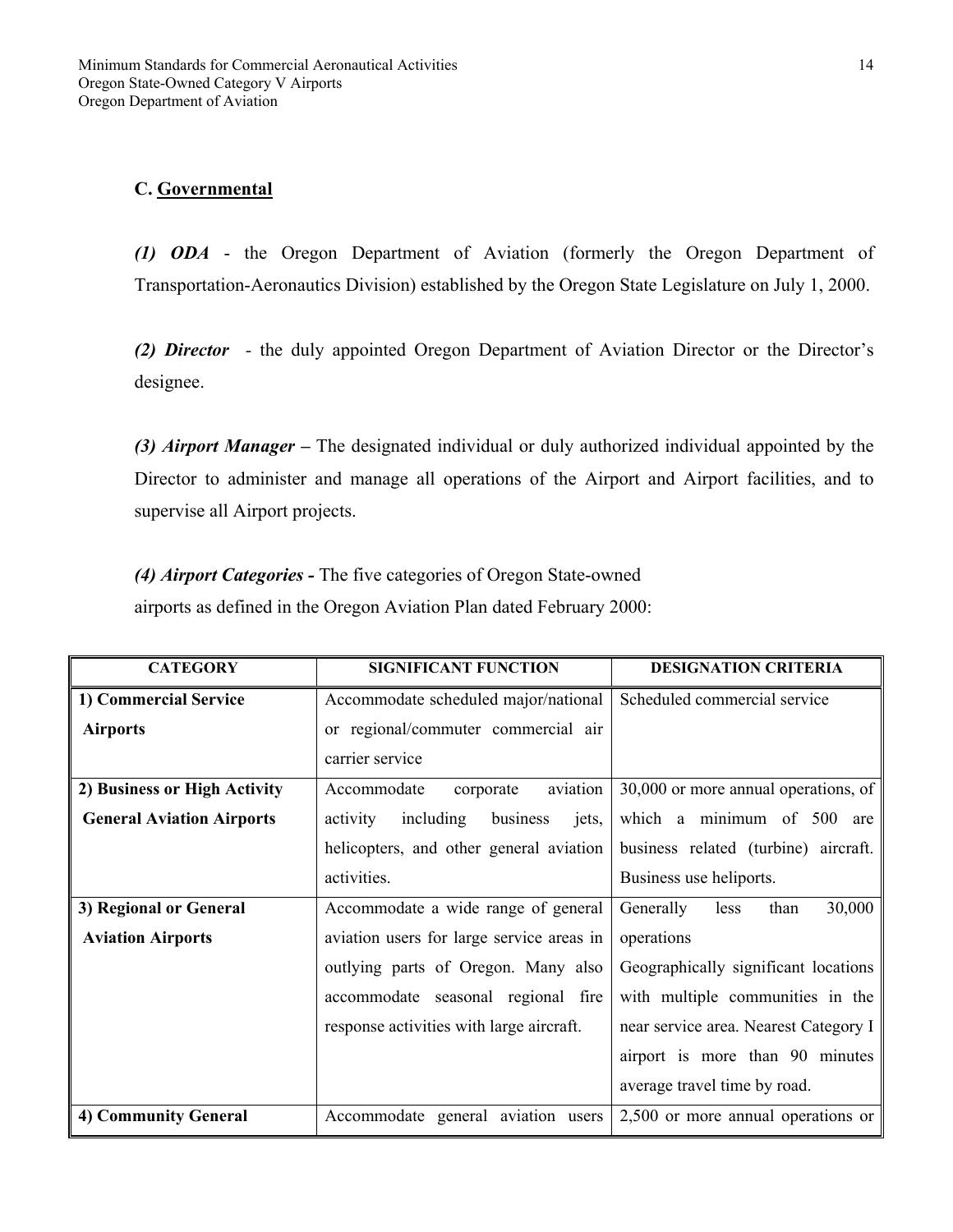| <b>Aviation Airports</b> | and local business activities.                                           | more than ten based aircraft. |
|--------------------------|--------------------------------------------------------------------------|-------------------------------|
| 5) Low Activity General  | Accommodate limited general aviation Less than 2,500 annual operations   |                               |
| <b>Aviation Airports</b> | use in smaller communities and remote   and ten or fewer based aircraft. |                               |
|                          | areas of Oregon. Provide emergency                                       |                               |
|                          | and                                                                      |                               |
|                          | Recreational use functions.                                              |                               |

*(5) FAA -* the Federal Aviation Administration.

*(6) FAR* - the Federal Aviation Regulations as published by the FAA.

#### **D. Fueling**

*(1) Fueling or Fuel Handling -* the transportation, sale, delivery, dispensing, or draining of fuel or fuel waste products to or from aircraft.

*(2) Fuel Storage Area* - any portion of the Airport designated temporarily or permanently by ODA as an area in which aircraft fuel or any other type of fuel may be stored or loaded.

*(3) Self-Fueling* - Fueling an aircraft by the pilot using fuel pumps installed for that purpose. The fueling facility may or may not be attended by the owner/operator of such a facility. The use of this type of facility is not considered to be self-service.

*(4) Self-Service –* Fueling or maintenance of an aircraft on airport property, performed by the aircraft owner or operator in accordance with the airports reasonable standards or requirements and using fuel obtained by the aircraft owner from the source of his/her preference.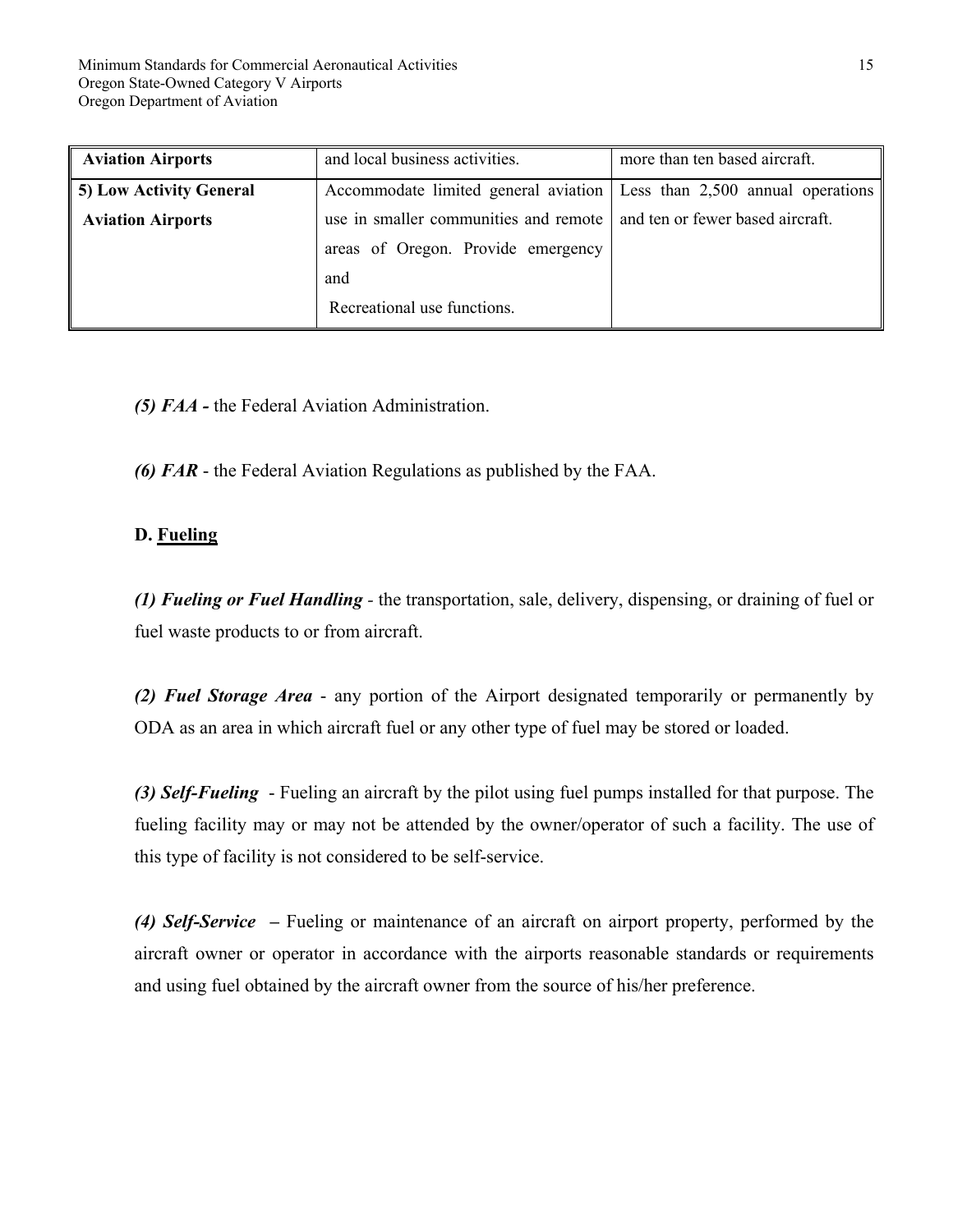# **E. Leases and Agreements**

*(1) Lease* **-** the written contract between the Oregon Department of Aviation and an Person (Lessee) specifying the terms and conditions under which an Person may occupy and operate from certain Airport facilities and/or property.

*(2) Sublease* - the written agreement stating the terms and conditions under which a third party Person leases space from a Lessee for the purpose of providing aeronautical services at the Airport.

*(3) Agreement* - the written agreement between the Oregon Department of Aviation and an Person specifying the terms and conditions under which the Person may conduct commercial aviation activities or access the airport property "through-the-fence.".

*(4) Permit -* administrative approval issued by the Oregon Department of Aviation to a person or company to conduct a commercial aeronautical activity, and provide such services, to based and transient aircraft, only from facilities and locations where such services are authorized.

*(5) Person –*any individual, firm, partnership, corporation, company, association, jointstock association, or body politic; and includes any trustee, receiver, assignee, or other similar representative thereof.

*(6) Caretaker* - a Person under contract agreement with ODA to oversee, inspect, and maintain specific Airport facilities and operations.

*(7) Through-the-fence commercial operation* – a commercial activity that is directly related to the use of the airport but is developed or located off airport sponsor-owned property beyond the sponsor's control. It also includes services performed on the airport by individuals or companies which may or may not have a lease or permit from the sponsor to perform such services.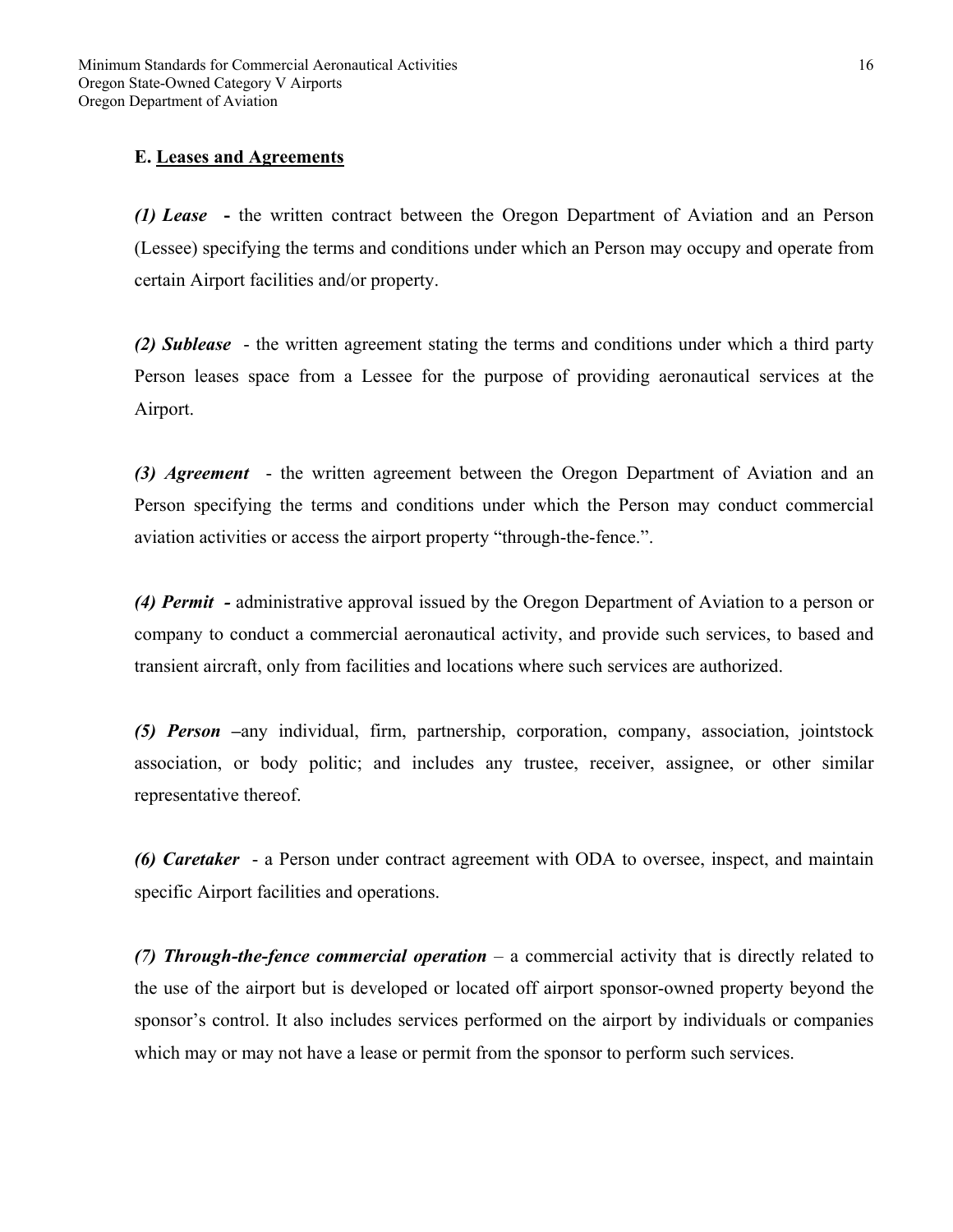# **F. Services**

*(1) Avionics Sales and Maintenance* - the commercial operation of providing for the repair and maintenance of aircraft radios, instruments and accessories. Such operation may include the sale of new or used aircraft radios, instruments and accessories.

*(2) Fixed Base Operator (FBO) -* a full service commercial operator who engages in the primary activity of aircraft refueling and a minimum of one (1) of the following secondary activities: airframe and power plant maintenance, flight training, aircraft rental, on-demand operations, avionics maintenance and sales, and aircraft storage/hangars rentals.

*(3) Flight Training* **-** the commercial operation of instructing pilots in dual and solo flight, in any aircraft, and related ground school instruction as necessary to complete a FAA written pilot's examination and flight check ride for various categories of pilots certificates and ratings.

*(4) Flying Club* – a non-commercial and nonprofit entity organized for the purpose of providing its members with any number of aircraft for their personal use and enjoyment. Aircraft must be vested in the name of the flying club owners on a pro-rata share, and the club may not derive greater revenue from the use of the aircraft than the cost to operate, maintain, and replace the aircraft.

*(5) Preventive Aircraft Maintenance -* maintenance that is not considered a major aircraft alteration or repair and does not involve complex assembly operations as listed in FAR Part 43, except for Item 22 in the Regulation. Item 22 involves the replacement of prefabricated fuel lines, and shall, for purposes of these regulations, be considered a major aircraft repair.

*(6) Specialized Aviation Service Operation (SASO)* - an aeronautical business that offers a single or limited service according to established Minimum Standards. Examples of a SASO include, but are not limited to: flight training, aircraft maintenance, on-demand operation or ambulance, aircraft sales, avionics maintenance and sales, and aircraft storage.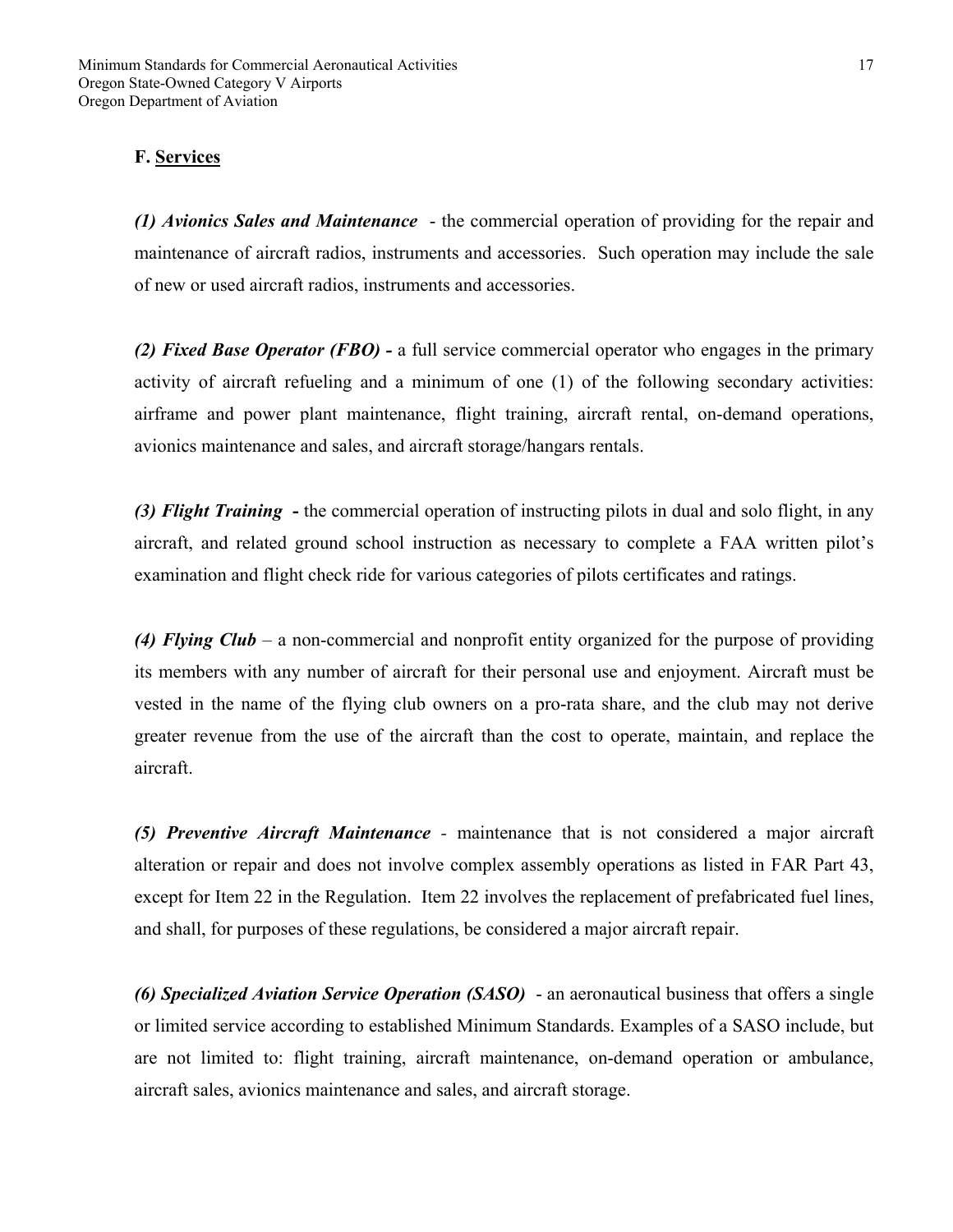*(7) Mobile Service Provider (MSP) – a* person or entity who provide commercial aeronautical services but does not operate out of owned or leased property on the airport**.**

# **G. Infrastructure**

*(1) Roadway -* any street or road whether improved or unimproved, within the boundaries of the Airport and designated for use by ground vehicles.

*(2) Taxilane -* the portion of the Airport apron area, or any other area, used for access between taxiways and aircraft parking or storage areas.

*(3) Taxiway -* a defined path established for the taxiing of aircraft from one part of the Airport to another.

*(4) UNICOM* - a non-government communication facility which may provide airport information at certain airports..

*(5) Vehicle Parking Area -* any portion of the Airport designated and made available temporarily or permanently by ODA for the parking of vehicles.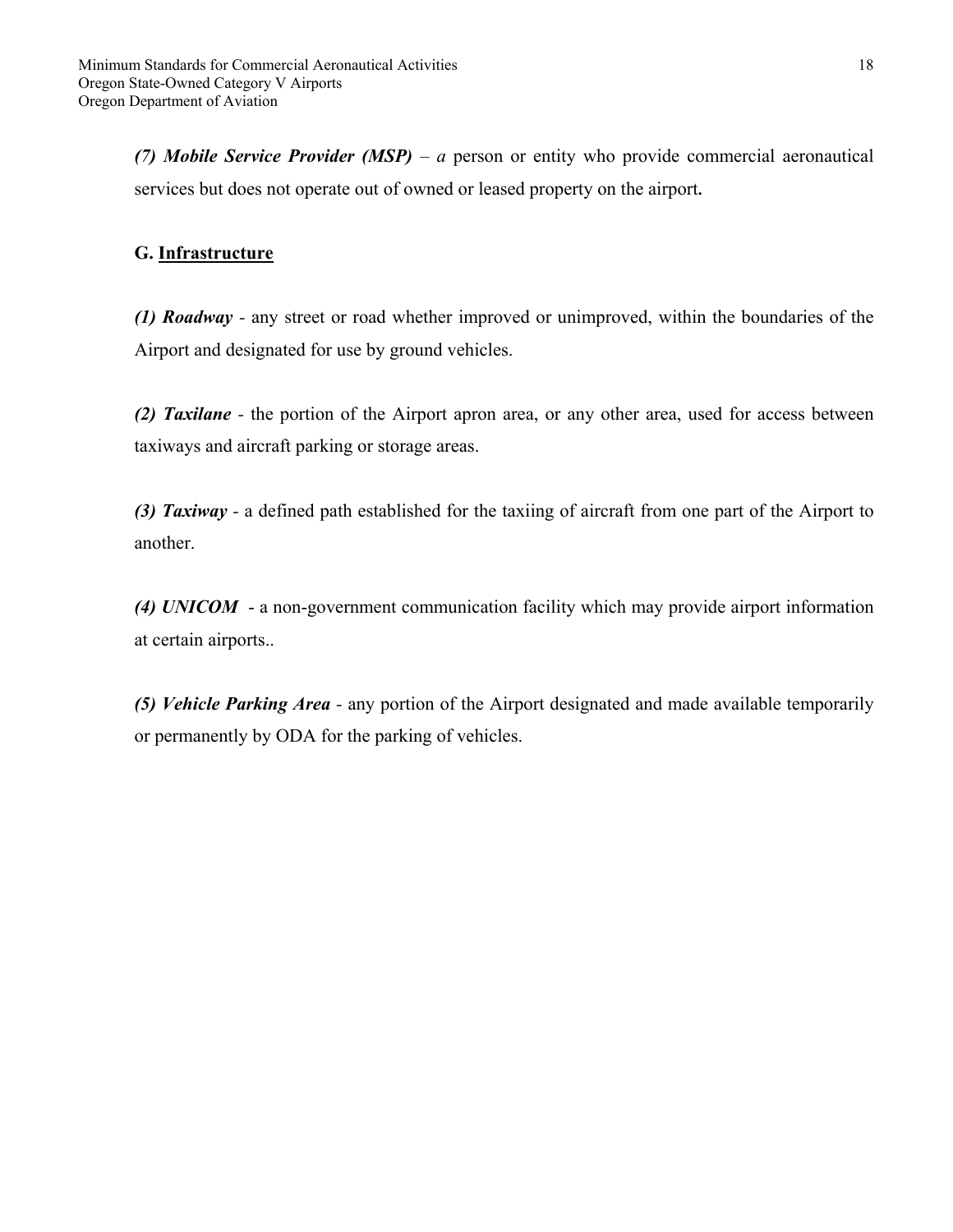#### **SECTION 3 APPLICATION OF MINIMUM STANDARDS**

#### **3.1 General application requirements**

 All persons conducting commercial aeronautical activities at the airport shall, as a condition of conducting such activities, comply with all the requirements set forth in these minimum standards. The minimum standards are deemed to be a part of each commercial airport operator's lease, license, permit or agreement with ODA, unless any such provisions are expressly waived or modified by ODA in writing. The mere omission of any particular minimum standards in a lease, license, permit or agreement shall not constitute a waiver or modification of the standard unless the document expressly states that ODA waives application of that standard.

#### *3.1.1 Existing operators*

 These minimum standards will not apply to commercial aviation operators who have a current lease, license, agreement or permit with ODA. Minimum standards will be applied to existing operators upon renewal of the lease, license, agreement or permit.

 Existing operators who are unable to meet the minimum standards at the time of lease, license, agreement or permit renewal shall submit a plan outlining specific timelines for complying with the minimum standards. The director must approve the plan prior to renewal of the lease, license, agreement or permit.

#### *3.1.2 Multiple services*

 When a commercial operator conducts multiple activities pursuant to one lease, license, agreement or permit with ODA, the commercial operator shall comply with the minimum standards established for each separate activity or SASO. If the minimum standards for one activity are inconsistent with the minimum standards for another activity, then the minimum standard that is stricter or imposes a higher standard shall apply.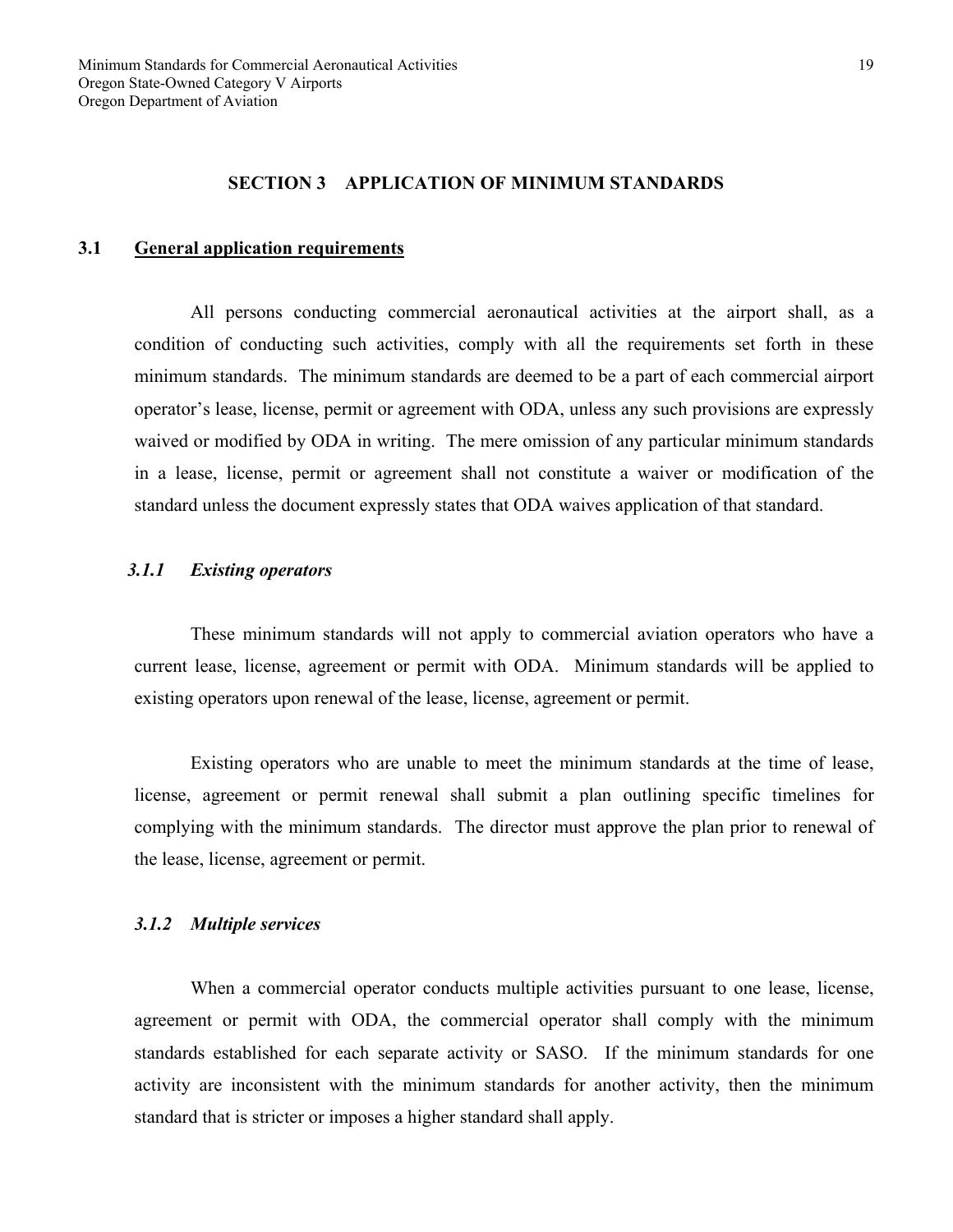#### **3.2 Activities not covered by minimum standards**

 Activities with no specific minimum standard in this policy will be addressed by ODA on a case-by-case basis in the commercial operator's written lease, license, permit or agreement.

#### **3.3 Waivers or modifications**

 The ODA Director may waive or modify any portion of these minimum standards for the benefit of a governmental agency performing non-profit public services, fire protection or emergency response operations. The Director may waive or modify any portion of these minimum standards for any person when it is determined that such waiver is in the best interest of the public and will not result in unjust discrimination against other commercial operators at the airport.

#### **3.4 Application of minimum standards to "through the fence" agreement operators**

 The State Aviation Board intends to fully exercise its statutory authority by requiring that all commercial users of state airports comply with these minimum standards, whether the commercial activity occurs on the state-owned portion of the airport or on portions of the airport in private ownership, if the commercial activities utilize the airport with a "through the fence" agreement. A "through the fence" agreement, also referred to as an access or ingress/egress agreement, authorizes a person or operator to access the state-owned portion of the airport from privately owned property for the purpose[s] stated in their agreement.

#### *3.4.1 Existing Through-the-fence Operators with Agreements*

 If a person or operator has an existing ingress/egress agreement with ODA before the effective date of these minimum standards, then the person or operator is not subject to the minimum standards during the remaining period of the agreement. The minimum standards will be applicable when the agreement is renewed.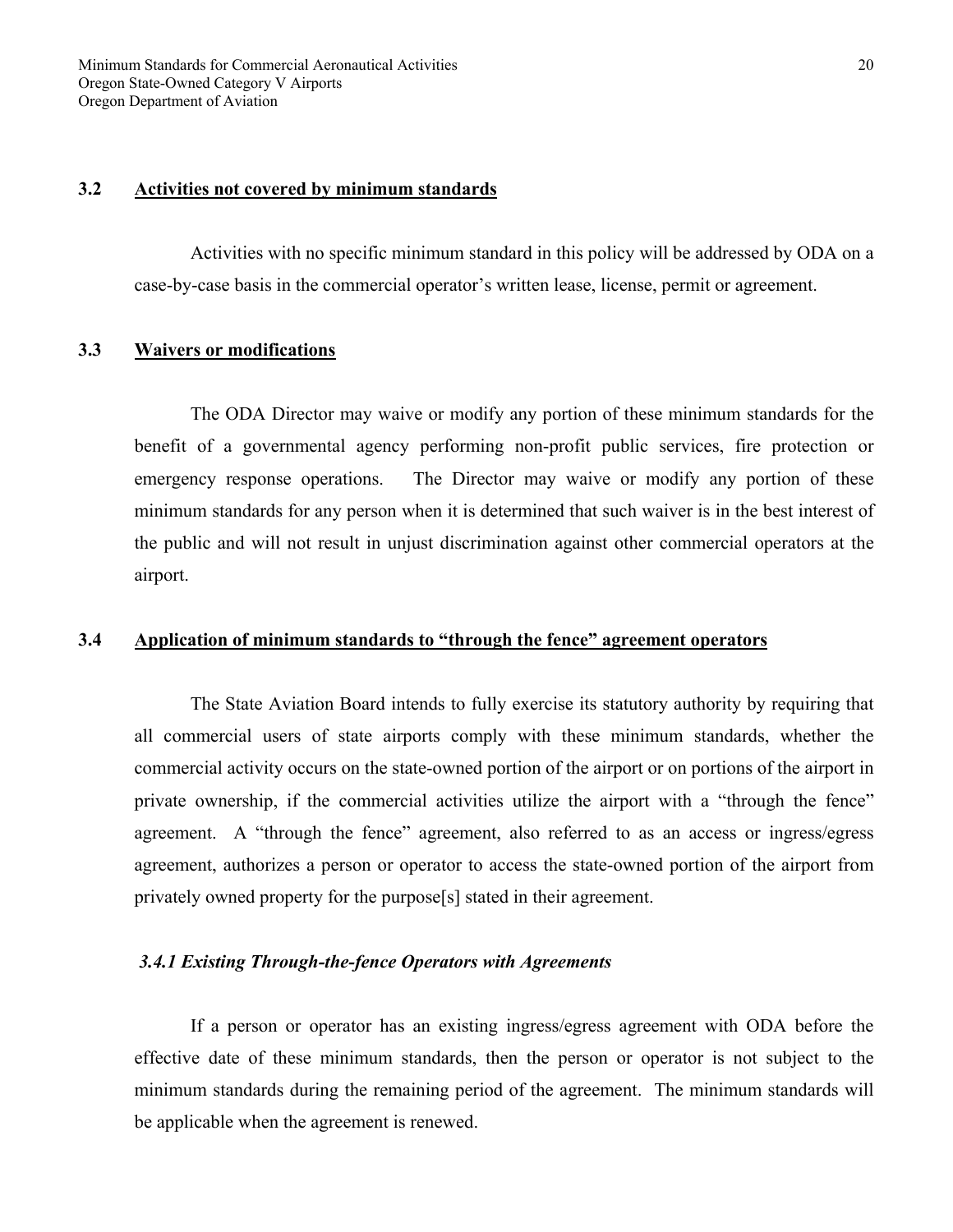Existing operators who are unable to meet the minimum standards at the time of renewal of the ingress/egress agreement shall submit a plan outlining specific timelines for complying with the minimum standards. This plan must be approved by the Director prior to renewal of the ingress/egress agreement.

#### *3.4.2 Existing Through-the-fence Operators without Agreements*

 If a person or operator is performing a through –the-fence commercial aeronautical service without a current ingress/egress agreement with ODA, that person or operator shall either apply for an ingress/egress agreement within 30 calendar days of notification by ODA or cease accessing the airport. The application review and permitting process shall include appropriate levels of insurance, a written plan indicating compliance with all laws and regulations, and a point-ofcontact person responsible for all proposed aeronautical activities. ODA retains the right to restrict or deny any through-the-fence access, if airport safety or efficiency is compromised by the existence of the proposed service or activity. Each activity shall meet and maintain compliance with all applicable minimum standards.

#### *3.4.3 Proposed through-the-fence agreements*

 Any person or operator who proposes a new aeronautical service or new access to the airport using an ingress/egress agreement shall first apply to ODA for approval of an agreement. ODA will consider and evaluate a new development application on a case-by-case basis, with consideration to airport safety and operating efficiency factors.

#### **3.5 Minimum standards review, revisions and amendments**

ODA will conduct, at a minimum, a bi-annual review of the minimum standards document to determine the changes in the airport business and regulatory environment. The Director may make revisions and amendments to the minimum standards after the bi-annual review and any other time necessary to comply with FAA regulations or to accomplish the state's goals.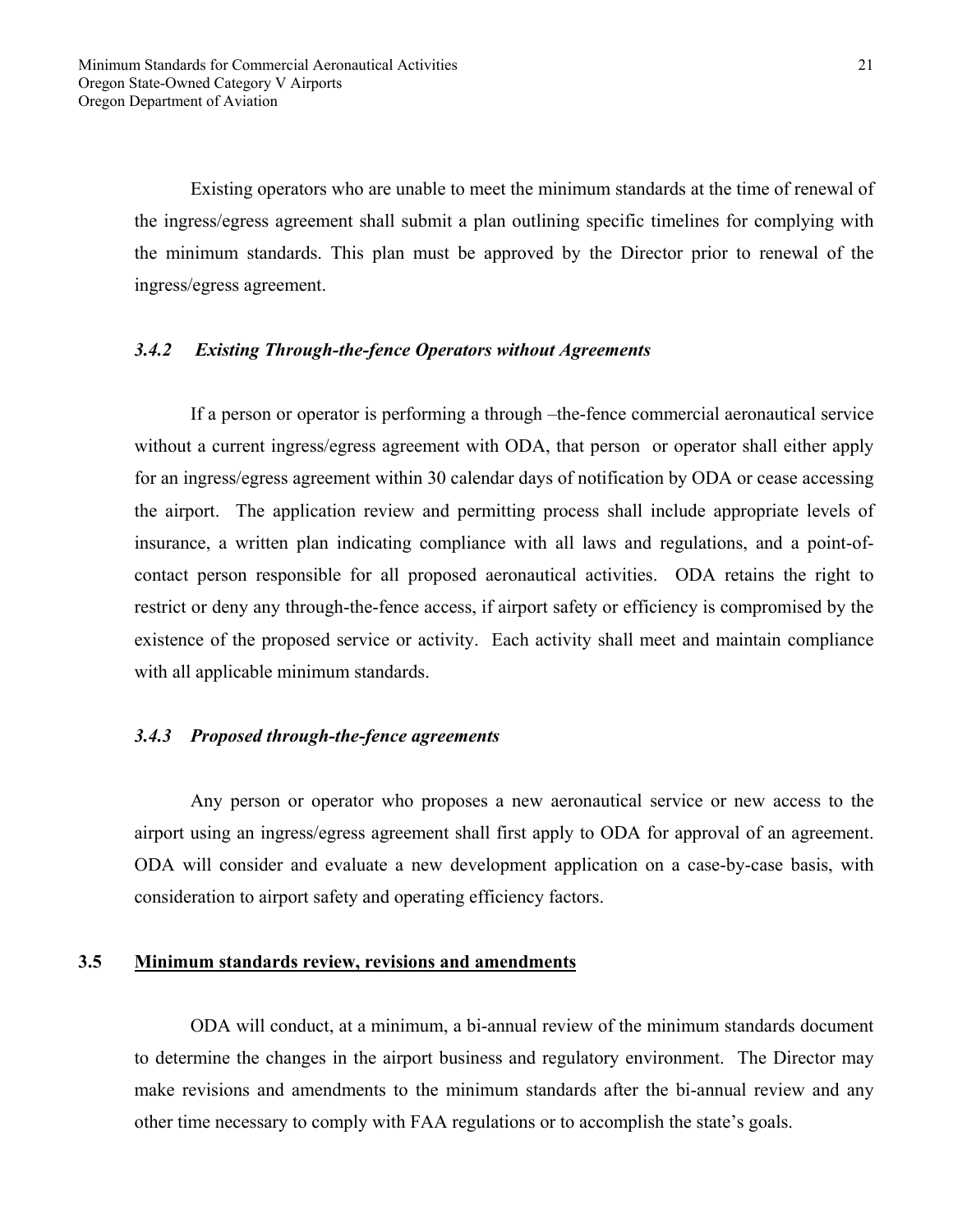#### **3.6 Enforcement**

ODA has established fair, practical and reasonable minimum standards for each category of state-owned airports. The minimum standards are susceptible to challenge if not enforced properly and uniformly. Any commercial business operator who is making an investment at a state-owned airport deserves the continuity of fair and uniform enforcement. It is the intent of ODA to provide consistent, uniform, and fair enforcement of these minimum standards to accomplish the ODA's goals and promote successful commercial business operations at all state owned airports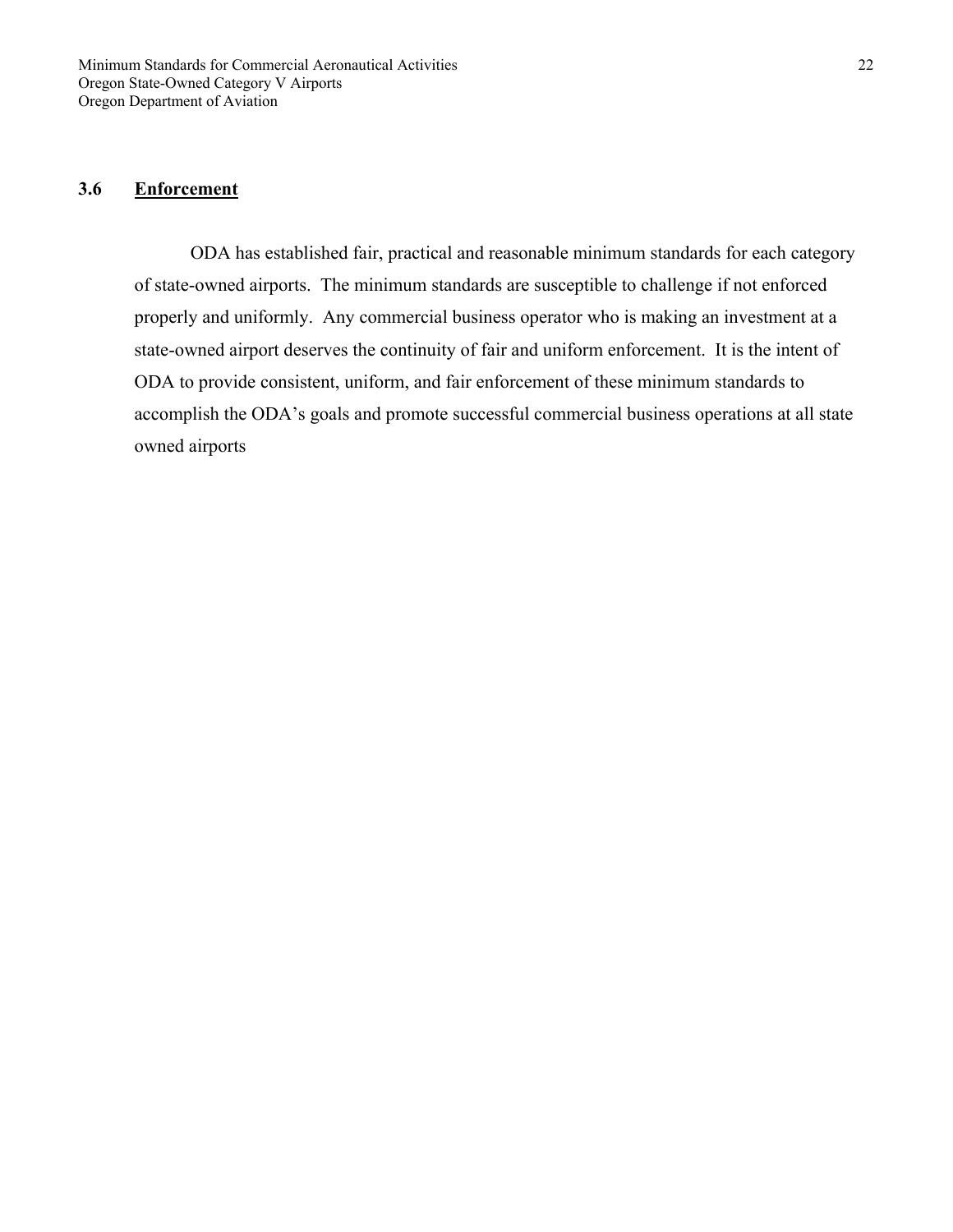#### **SECTION 4 BUSINESS OPERATIONS**

#### **4.1 Employee Conduct and Customer Service Emphasis**

 The Oregon Department of Aviation works diligently to provide high quality services to the needs and requests of State airport users. As such, ODA requires its commercial operators, businesses, and tenants to do the same. State-owned airports have the opportunity to position themselves as **high quality** airport facilities where customers and users have their needs met and exceeded. Consequently, the goal of the ODA is straight-forward: offer the tenants and users of state-owned airports commercial operators that provide high quality customer service by meeting and exceeding customer needs through consistent, responsive, and professional service.

## **4.2 Management Control and Supervision**

Each commercial operator is required to employ the necessary quantity of trained management and supervisors to provide for the efficient, safe, and orderly compliance with its lease, agreement, or permit obligations.

#### **4.3 Personnel Training and Certification**

 All commercial operator personnel shall be fully qualified and trained to provide a high quality standard of courteous, efficient, and safe service to the public and customers. Personnel shall meet all Federal, State, and local training and certification requirements applicable to their individual duties and company services.

#### **4.4 Interference with Utilities**

 No operator shall do or permit to be done anything that may interfere with the effectiveness or accessibility of the Airport or public utility system, drainage system, sewer system, fire protection system, sprinkler system, alarm system or fire hydrant. If an operator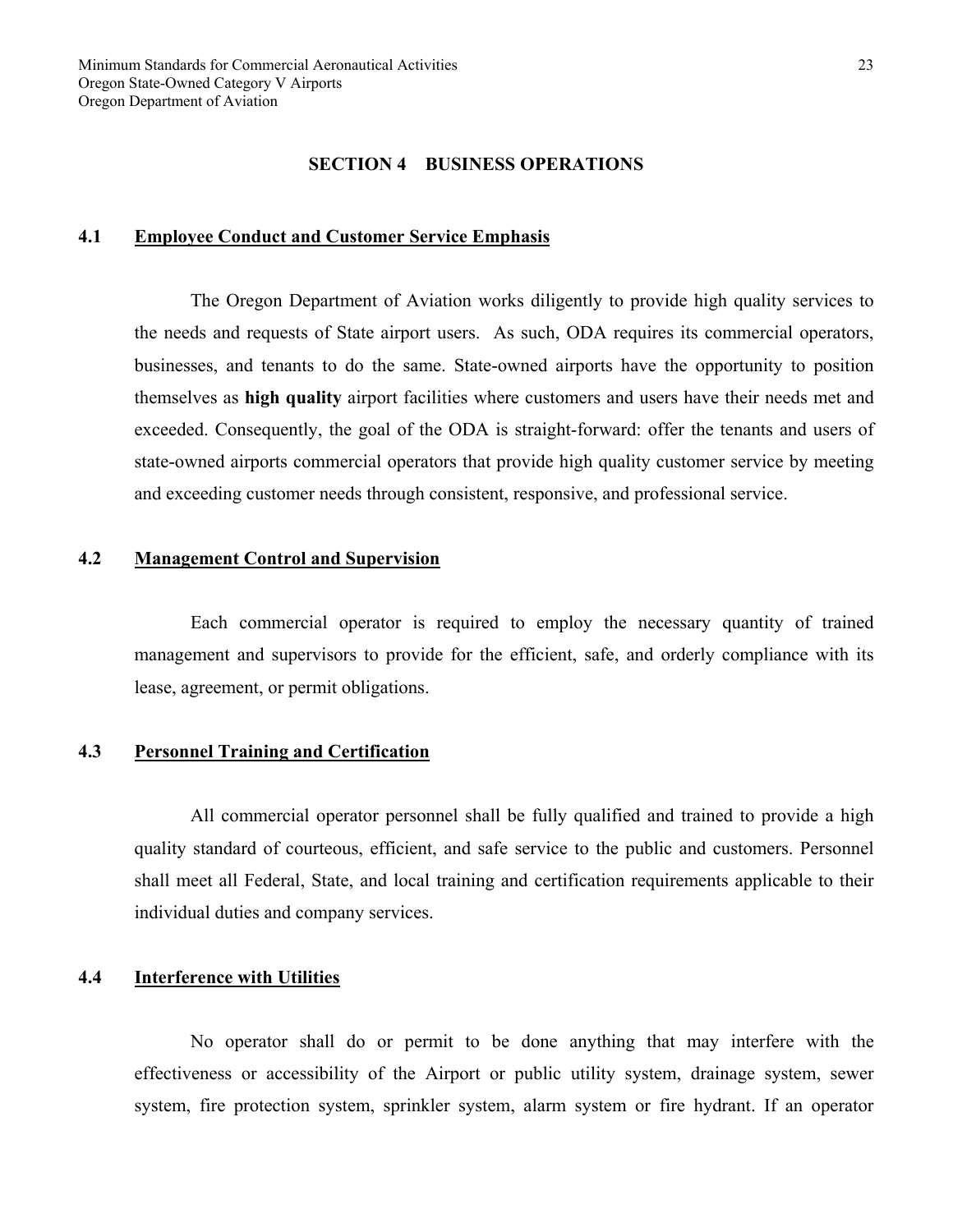discovers such a situation, the operator is required to notify the local fire department or utility company and ODA immediately.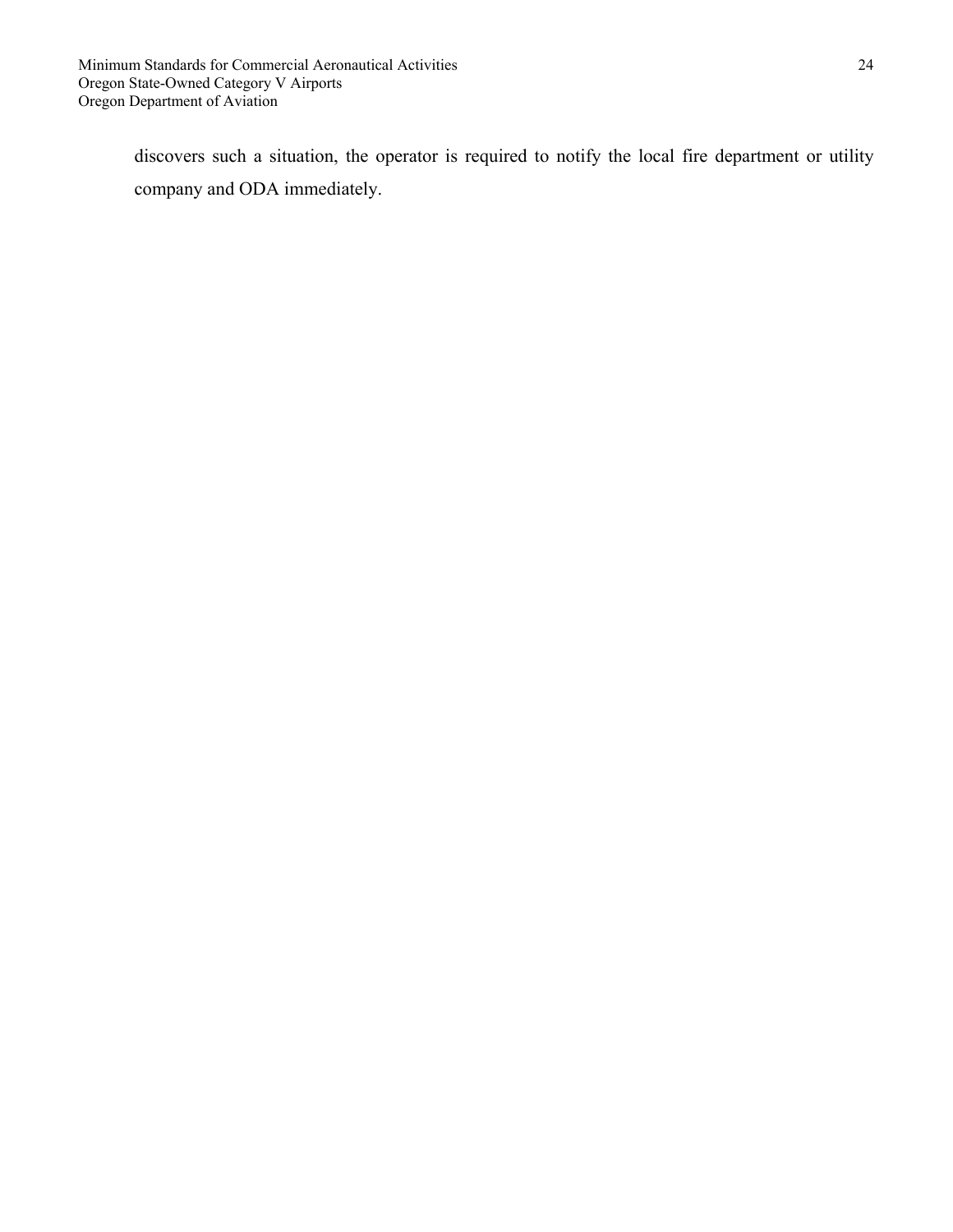#### **SECTION 5 MINIMUM STANDARDS FOR FIXED BASE OPERATORS**

#### **5.1 Primary Aeronautical Services**

 A Fixed Base Operator (FBO) is an entity engaged in the business of providing the primary service of staffed or unstaffed (self-fueling) aircraft fueling as described in Sections 5.6. Each Oregon State-owned *Category V* airport Fixed Base Operator has the option to also provide any of the following secondary FBO services, which are described in Section 5.7: flight training, airframe and power plant maintenance, aircraft rental, and aircraft storage/hangars. Only FBOs shall be permitted to provide fueling services and facilities at *Category V* Oregon State-owned airports.

 Each FBO may subcontract or use third party operators to provide any primary or secondary services. Subcontractors and third party operators shall meet all Minimum Standards.

 Each FBO shall conduct its business and activities on and from the leased/assigned premises in a professional manner consistent with the degree of care and skill exercised by experienced FBOs providing comparable products, services, and activities from similar airports in like markets.

#### **5.2 Leasehold Size**

#### *5.2.1 Buildings*

 FBOs are not required to lease or construct a public use terminal building on the leasehold property. However, if a FBO chooses to lease or construct a public use terminal building, the building must be capable of meeting business demand as approved by the director.

#### *5.2.2 Vehicle Parking*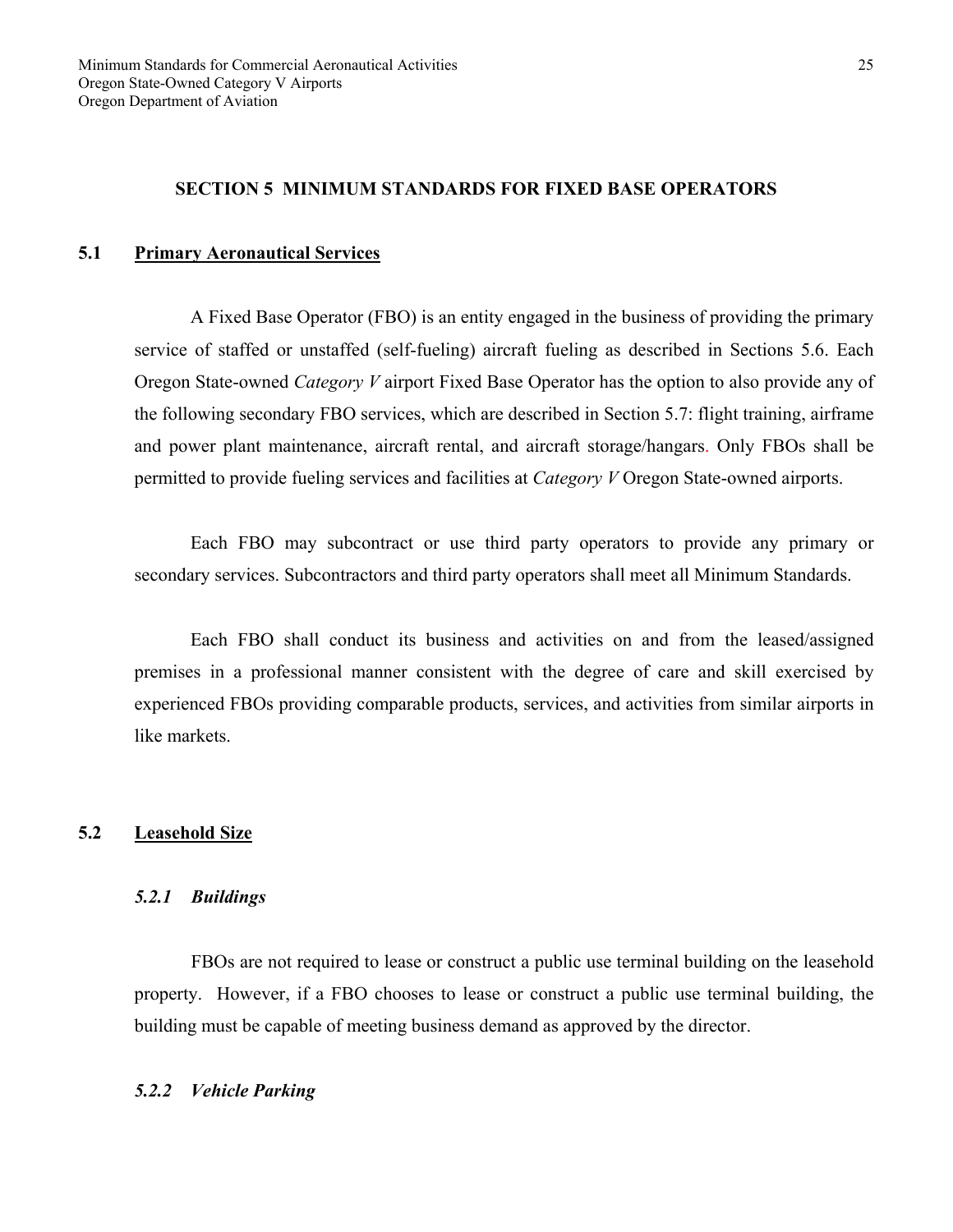Each FBO shall provide adequate parking to meet the needs of customers and employees in accordance with local building codes but not less than two (2) paved or gravel parking spaces for the FBO customers on the leasehold property.

# *5.2.3 Aircraft Parking*

 Each FBO shall provide property for its aircraft operating area (ramp), independent of any building area, vehicle parking area, and fuel storage area. This aircraft operating area shall provide transient aircraft parking and tie-downs for a minimum of two (2) aircraft. This tie-down ramp area shall be adequate to support all the activities of the FBO and all approved subtenants. The ramp shall be well maintained and kept clean and free of FOD.

# **5.3 Hours of Operation**

Business hours, including holiday closures, must be recorded with ODA in advance. If the FBO provides a self-fueling station, it must be readily accessible to customers , and be illuminated for nighttime operations.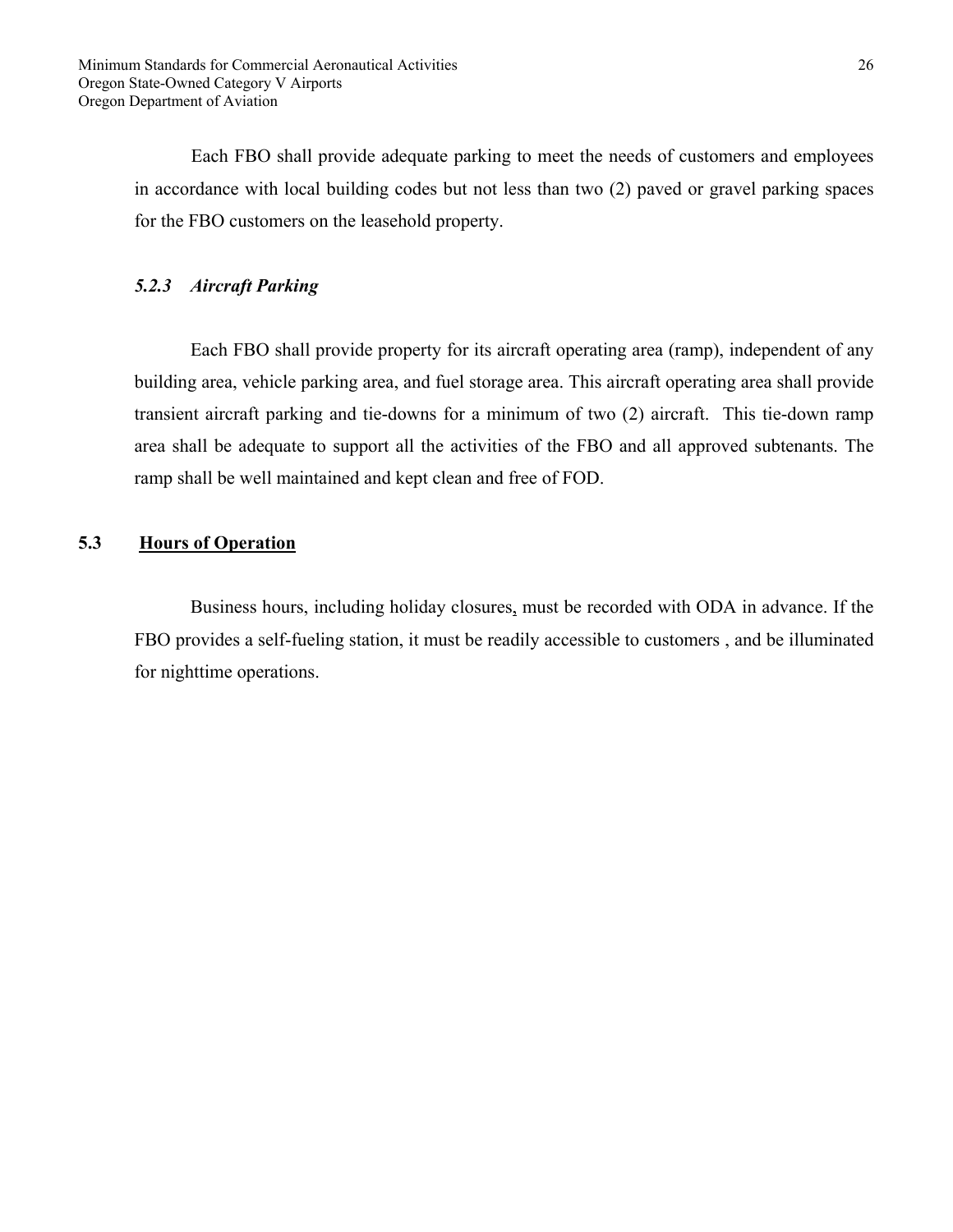## **5.4 Staffing and Employee Qualifications**

#### *5.4.1 Staffing*

 Even if each FBO self-fueling operation is unstaffed, each FBO shall provide ODA, and keep current, a written statement of names, addresses, and contacts for all personnel responsible for the operation and management of the FBO and a point-of-contact with phone numbers for emergency situations.

# *5.4.2 Personnel Qualifications*

 All FBO fuel handling personnel shall be trained in the safe and proper handling, dispensing, and storage of aviation fuels. The FBO shall develop and maintain Standard Operating Procedures (SOP) for refueling and ground handling operations and shall ensure compliance with standards set forth in the Uniform Fire Code and FAA Advisory Circular 00-34A, Aircraft Ground Handling and Servicing. The SOP shall address bonding and fire protection, public protection, control of access to the fuel storage area, and marking and labeling of fuel storage tanks and fuel dispensing equipment, and shall be submitted to ODA no later than thirty (30) days prior to the FBO commencing fueling activities.

 Additionally, the FBO shall comply with FAA Advisory Circular 150/5230-4, Aircraft Fuel Storage, Handling, and Dispensing on Airports, Airport rules and regulations, and all other applicable laws related to aircraft fuel handling, dispensing and storage. Each FBO shall obtain all applicable fueling certifications and permits, and receive periodic refresher training as required. ODA and/or the FAA may periodically conduct inspections of the FBO activities and facilities to ensure compliance with laws, regulations, and Minimum Standards.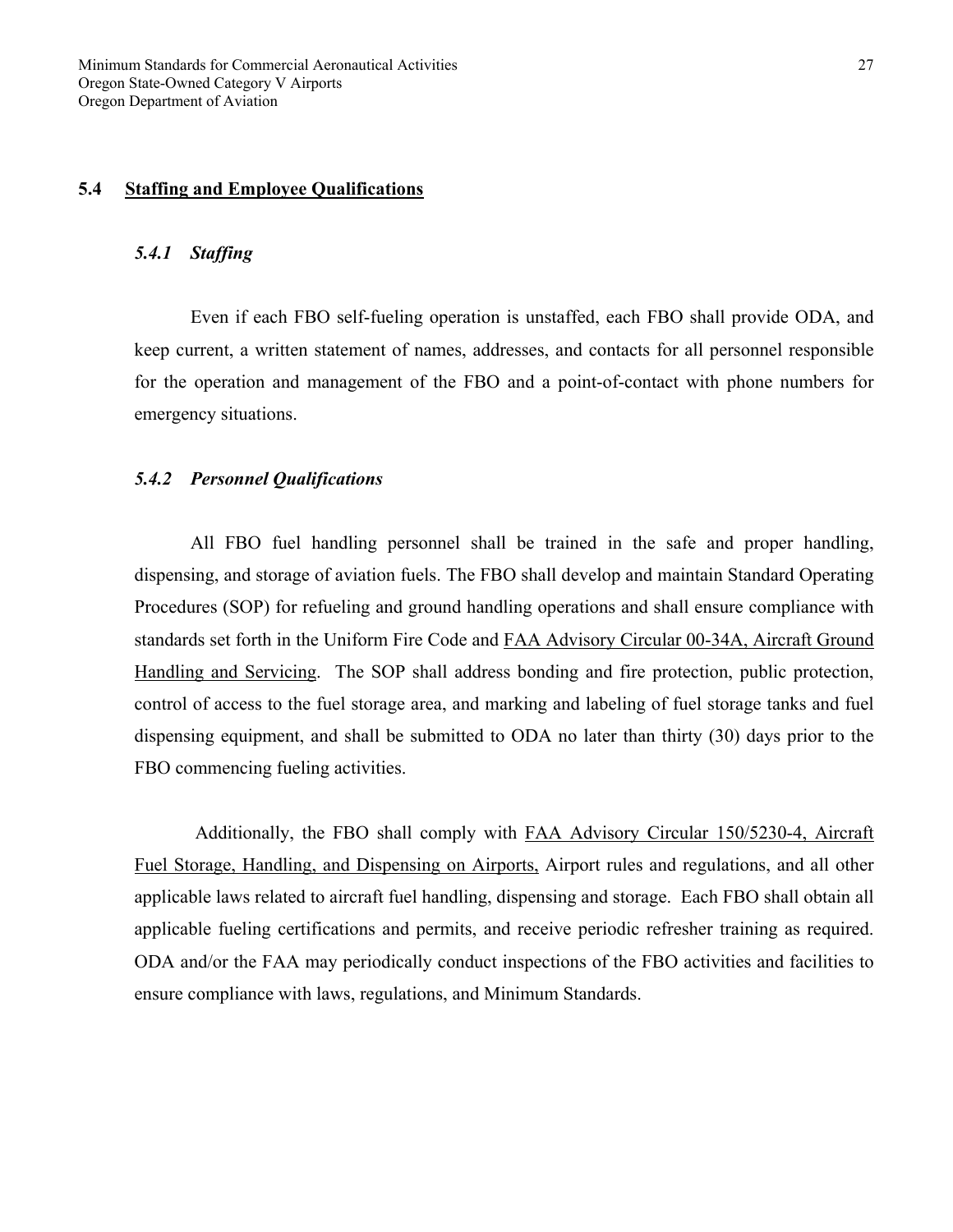Minimum Standards for Commercial Aeronautical Activities Oregon State-Owned Category V Airports Oregon Department of Aviation

#### **5.5 Insurance Requirements**

 Each FBO shall meet all State of Oregon insurance requirements and shall therefore maintain the types and amounts of insurance as specified in the lease, permit or agreement.

#### **5.6 Primary FBO Services**

#### **A. Fueling**

- **(1)** Each FBO must provide the sale and into-plane delivery of ASTM rated aviation fuels, lubricants and other aviation petroleum products. In addition, the FBO shall provide, store, and dispense either 100LL-octane avgas, Jet A fuel or both. All equipment used for the storage and/or dispensing of petroleum products must meet all applicable Federal, State, and local safety codes, regulations and standards.
- **(2)** Each FBO shall provide a stationary fuel storage system which meets all applicable Federal, State and Local regulations and standards. The system shall be designed and operated to meet Air Transport Association (ATA) 103 requirements and the requirements of AC 150/5230-4. The 100LL and Jet A fuel storage tanks shall each be a minimum of five-hundred (500) gallon capacity, and the FBO shall also provide mobile or stationary dispensing equipment. Filter-equipped fuel dispensers with separate dispensing pumps and meter systems for each grade of fuel shall be provided. All metering devices must be inspected, checked and certified annually by appropriate local and State agencies.
- **(3)** Each FBO shall have a fuel storage system designed in accordance with all EPA regulations including proper fuel spill prevention features and containment capabilities. In addition, each FBO shall provide a current copy of their fuel spill prevention control and countermeasures plan to the ODA Director. Fuel inventories will be monitored in accordance with current EPA standards and copies shall be provided to ODA when requested.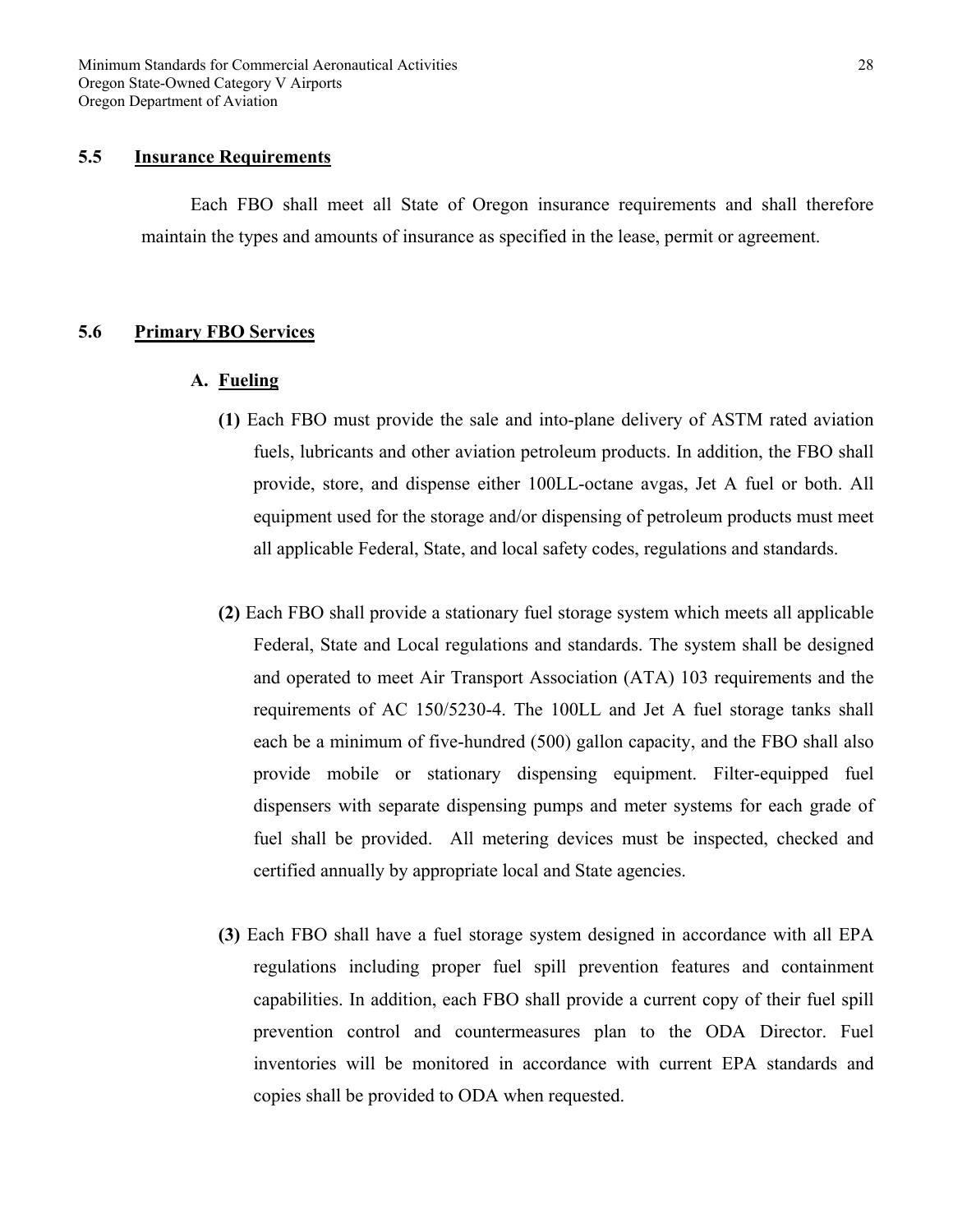- **(4)** After receiving prior written permission from the ODA Director, an FBO may provide self-fueling (card-reader or card-lock) equipment. Self-fueling equipment must be in compliance with State and local building codes and must comply with fueling equipment requirements set forth Sections 5.6.A.1-3
- **(5)** Each FBO shall conduct the lawful, sanitary, and timely handling and disposal of all solid waste, regulated waste, and other materials including, but not limited to, sump fuel, used oil, solvents, and other regulated waste. The piling and storage of crates, boxes, barrels, containers, refuse, and surplus property is not permitted upon the FBO premises.
- **(6)** Each FBO shall provide an adequate supply of properly located, type, size and operable fire extinguishers and other safety equipment in accordance with the Uniform Fire Code. All fire extinguisher certifications must be current.

#### **B. Aircraft Line Services**

Aircraft line service is not required for Oregon State-owned *Category V Airport* FBOs, however, these services may be provided with a written agreement from ODA.

#### **C. Pilot Services and Concessions**

 A FBO is not required to lease or construct a building at an Oregon State-owned *Category V Airport*, but if a FBO chooses to do so, it shall provide services and concessions inside their main building as approved by the Director:

# **5.7 Secondary FBO Services**

# **A. Flight Training**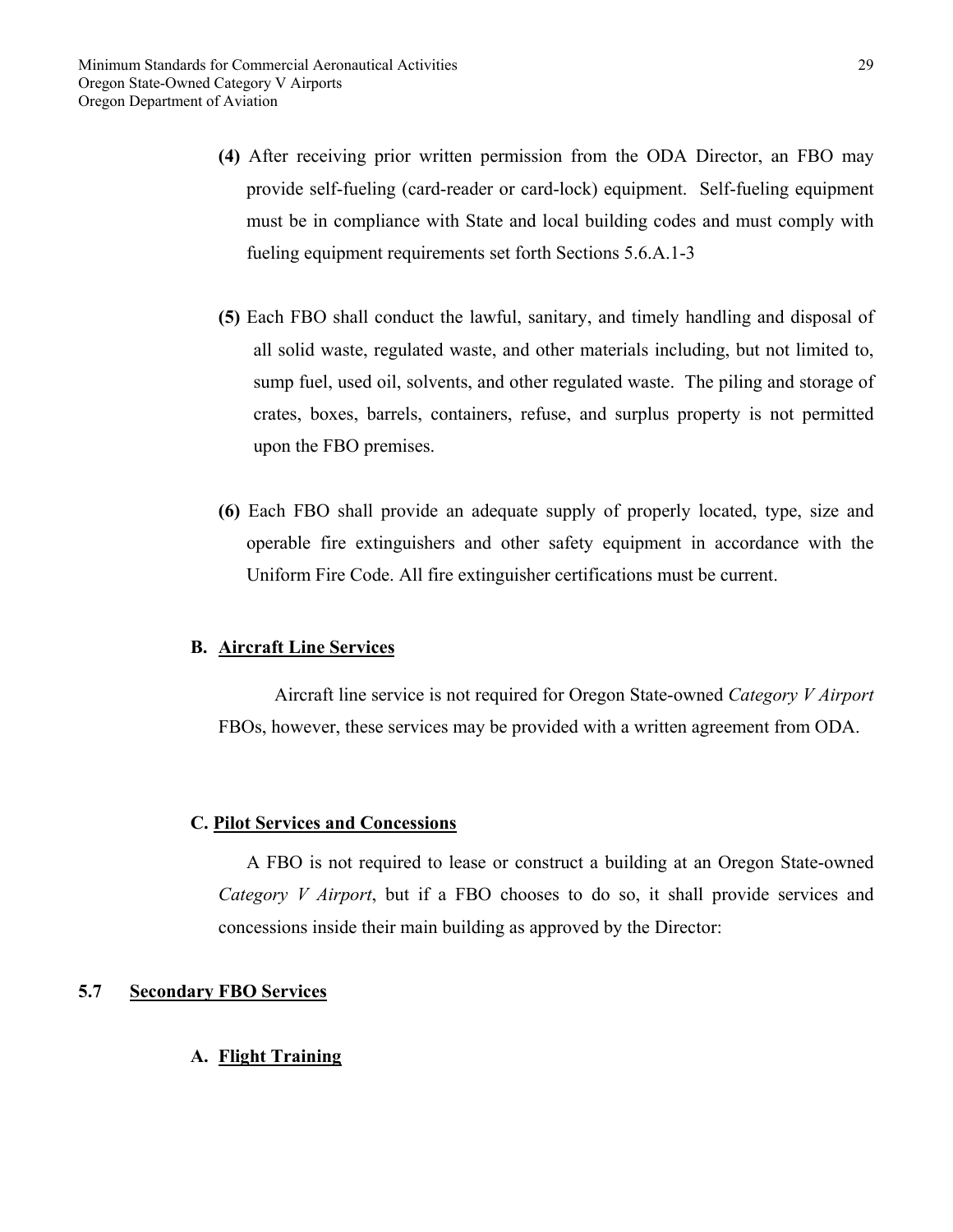A flight training services operator provides aircraft ground and flight instruction necessary to complete the written examination and flight check for any category of pilot certificate or rating. A flight training services operator shall:

**(1)** Provide at least one (1) FAA certified flight instructor necessary to meet the flight training demand and schedule requirements.

**(2)** Provide one or more properly maintained and equipped aircraft, that is registered with ODA, to accomplish the services offered.

**(3)** Ensure student pilots are in compliance with ODA registration laws.

#### **B. Airframe and Power Plant Maintenance**

An Airframe and Power Plant maintenance services operator provides any of the following: major and minor airframe, engine and accessory overhaul repair services on single and multi-engine piston driven propeller aircraft. (Turbine and jet aircraft maintenance services are optional.) An airframe and power plant maintenance operator shall:

- **(1)** Operate the service from a ventilated shop space able to accommodate at least one aircraft on the airport.
- **(2)** Have on-duty a minimum of one (1) FAA-certified technician who possesses an airframe and/or power plant certificate, with inspection authorization, or conduct operations as a certified repair station pursuant to 14 CFR Part 145.
- **(3)** Keep premises open and services available to meet market demand
- **(4)** Provide equipment, supplies and parts required for general aircraft airframe and power plant inspection, maintenance and repair.

#### **C. On-Demand Operations**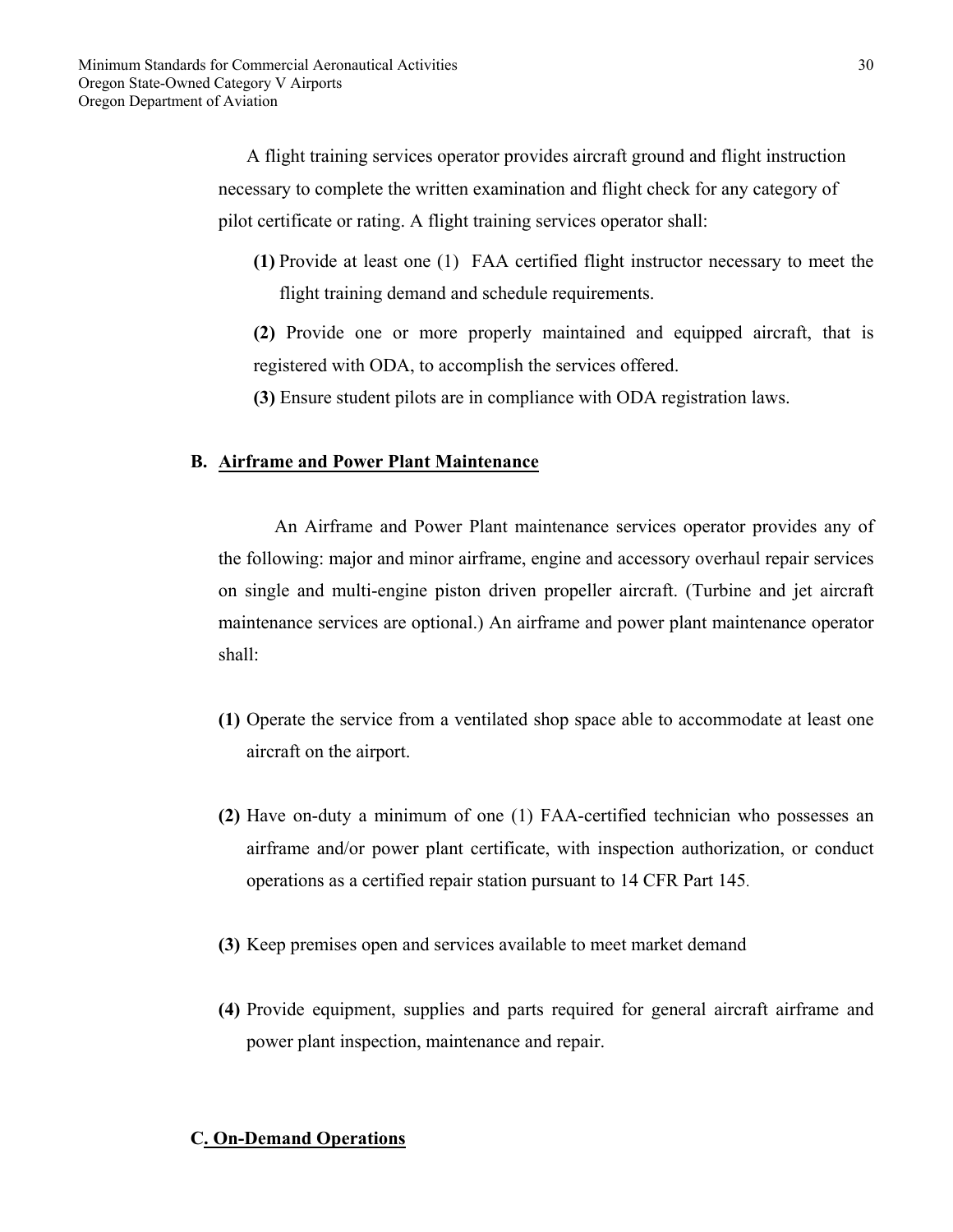An on-demand operator provides air transportation of persons or property to the general public for hire, either on a scheduled or unscheduled basis, or as defined by the FAR Parts 119 and 135. An on-demand operator shall:

- **(1)** Provide at least one (1) person who is appropriately certified and rated and registered with ODA to permit the flight activity offered by the Operator.
- **(2)** Provide one properly maintained and equipped aircraft, registered with ODA, to accomplish the services offered
- **(3)** An on-demand operator shall have and display, a current FAR Part 135 Certificate.

#### **D. Aircraft Rental**

An aircraft leasing or rental services operator provides general aviation aircraft for leasing or rental to the public. An aircraft rental services operator shall:

- **(1)** Have at least one (1) person available to meet customer needs.
- **(2)** Keep premises open and services available to meet market demand.
- **(3)** Have available for rental, a minimum of one(1) owned or leased, certified, and airworthy aircraft that is registered with ODA
- **(4)** Ensure that all renters are in compliance with ODA registration laws.

#### **E. Avionics Maintenance and Sales**

An avionics maintenance service operator provides the maintenance, repair, and installation of aircraft avionics, radios, instruments, and accessories. This service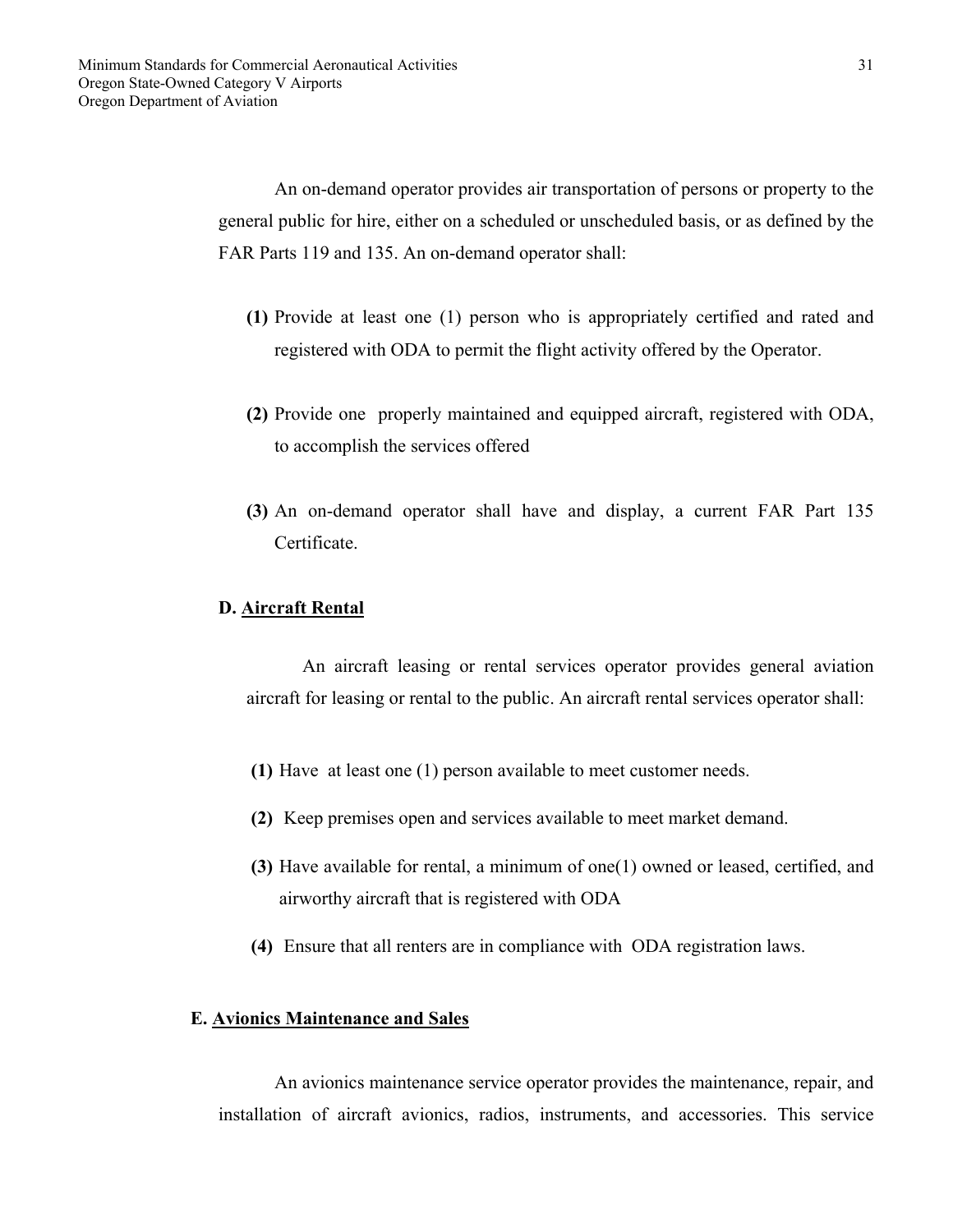includes the sale of new or used aircraft avionics, radios, instruments, and accessories. The operator shall:

- **(1)** Operate the service in a ventilated shop space to accommodate at least one aircraft on the airport.
- **(2)** Have at least one (1) trained and FAA certified technician.
- **(3)** Keep premises open and services available to meet market demand.
- **(4)** Hold the appropriate FAA repair station certificates for the types of equipment the operator plans to service and/or repair.

#### **F. Aircraft Storage and Hangars**

An aircraft storage and hangar service operator leases and rents hangars, multiple T-hangars, and/or shade hangars to aircraft owners or operators solely for aircraft storage purposes. An aircraft storage and hangar service operator shall:

- **(1)** Make available the necessary amount of land to accommodate the proper quantity and size of hangars for the quantity of stored aircraft.
- **(2)** Make hangar operator contact name and phone numbers, hangar availability, and rental rates known to prospective customers via posted informational sign. A separate leased space is not required for this.
- **(3)** Hangars may only be rented for aircraft storage purposes. Each based aircraft stored within the operator's hangar facilities must be in compliance with ODA registration laws.
- **(4)** Hangar tenant may only perform preventive aircraft maintenance in accordance with 14 CFR Part 43 within the hangar property. Any other aircraft maintenance must be performed by an appropriately permitted FBO, SASO, MSP or by the operator in accordance with 14 CFR Part 43.3(d). Experimental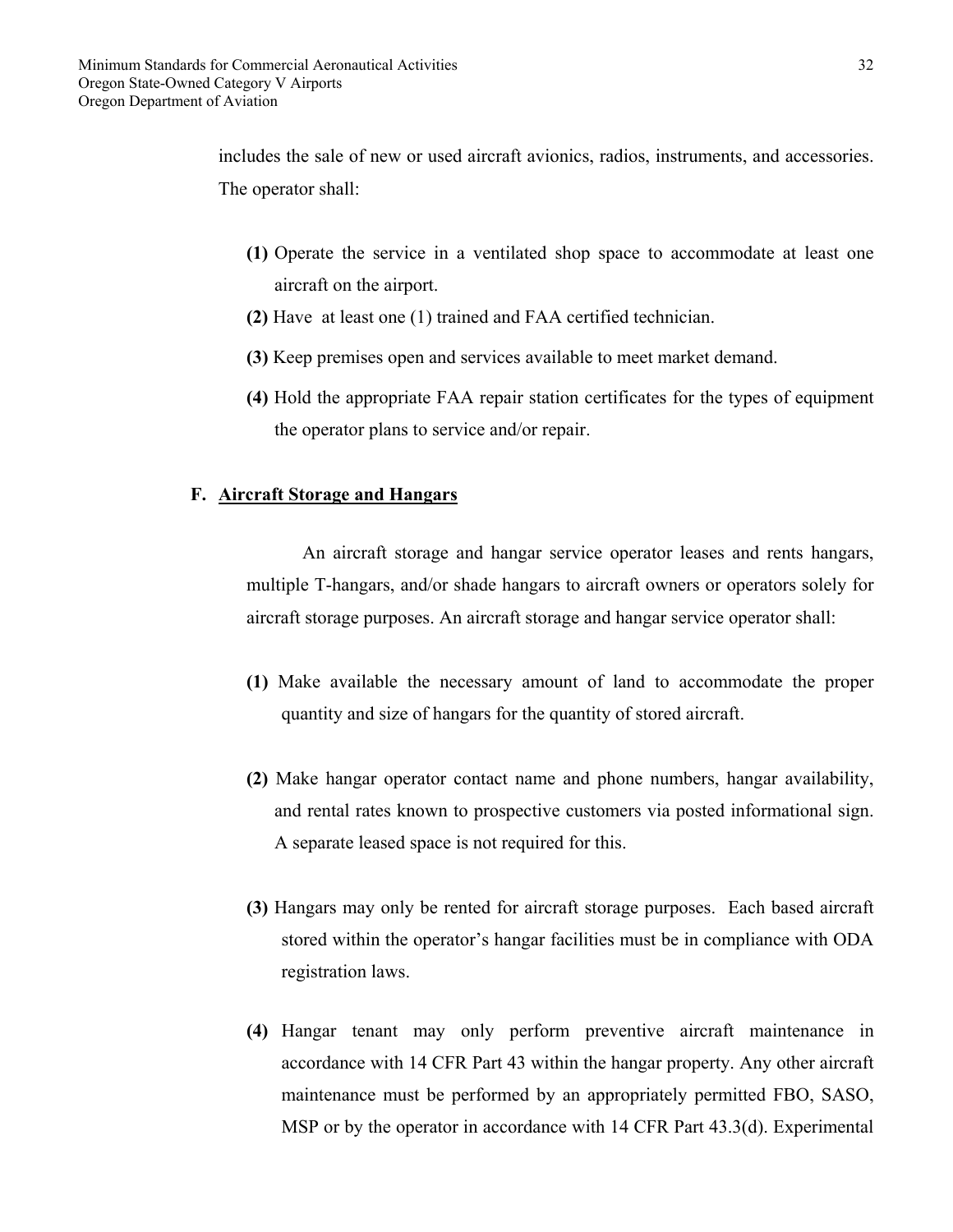aircraft construction and maintenance is allowed in accordance with 14 CFR Parts 21 and 65. Painting, welding, and any type of hazardous or combustible material storage shall be permitted within the hangar property only in amounts allowed under the Uniform Fire Code. The piling and storage of crates, boxes, barrels, containers, refuse, and surplus property shall not be permitted outside the hangar. All maintenance activity shall be in accordance with the requirements of the Uniform Fire Code.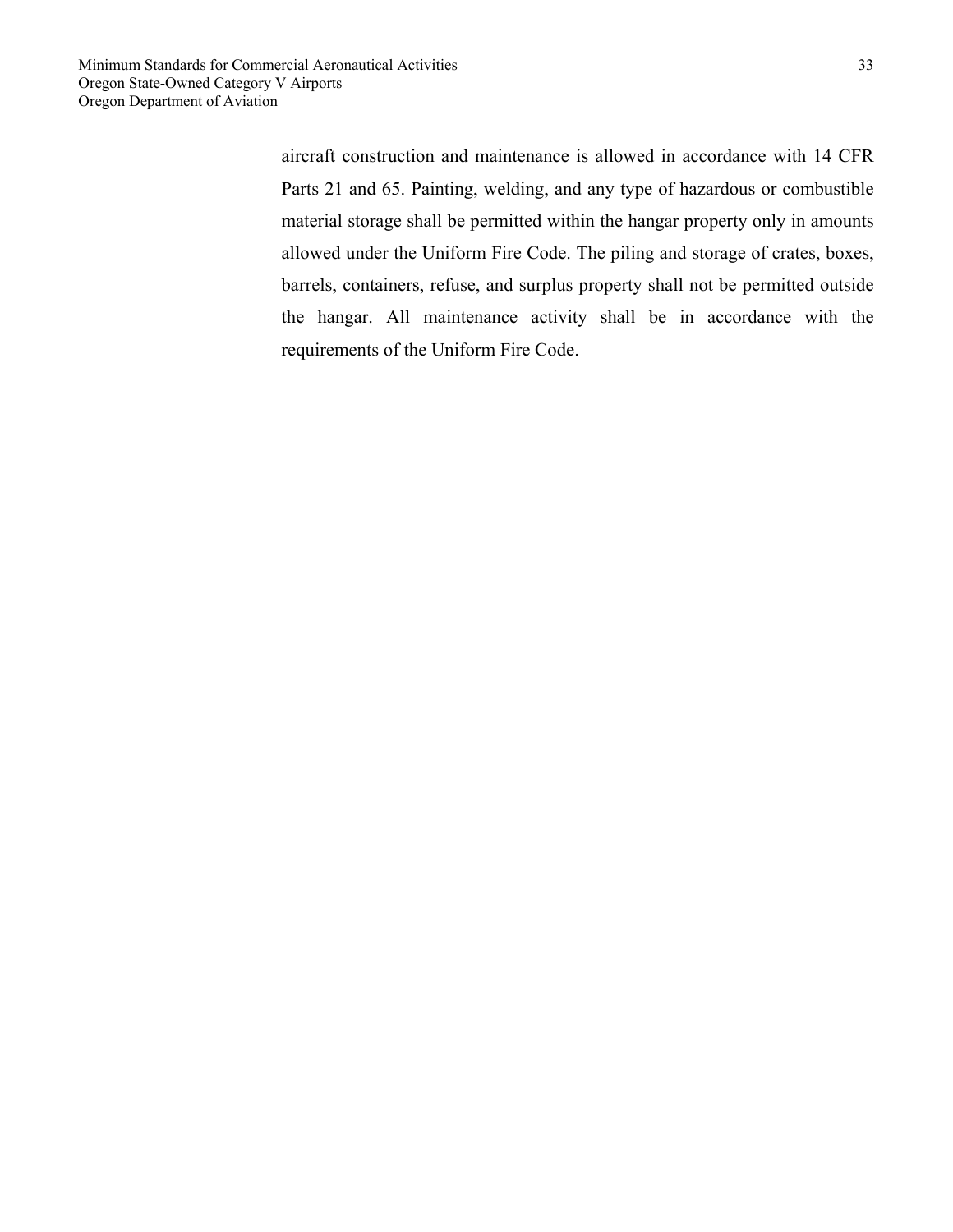# **SECTION 6 MINIMUM STANDARDS FOR SPECIALIZED AVIATION SERVICE OPERATIONS**

#### **6.1 General Requirements**

#### *6.1.1 Compliance*

 Specialized Aviation Service Operations (SASOs) are persons or entities providing a single or limited number of commercial aeronautical activities. SASOs providing the same or similar services shall comply equally with all applicable Minimum Standards. However, ODA will not require, without adequate justification, that a SASO meet all the criteria for a full-service FBO for the type of operation conducted.

#### *6.1.2 Leased Space Requirement*

 Each SASO, excluding Aerial Applicators, shall lease the required amount of space from ODA or an existing airport tenant as specified in each SASO Minimum Standards section. SASO's required to operate out of a building will ensure the building is of an appropriate size to accommodate the services being offered, is accessible to the public, and is marked with appropriate external signage. Each SASO shall provide an auto parking area appropriate for the needs of the business.

#### *6.1.3 Responsible Personnel*

Each SASO shall provide ODA, and keep current, a written statement of names, addresses, and contacts of all personnel responsible for the operation and management of the SASO.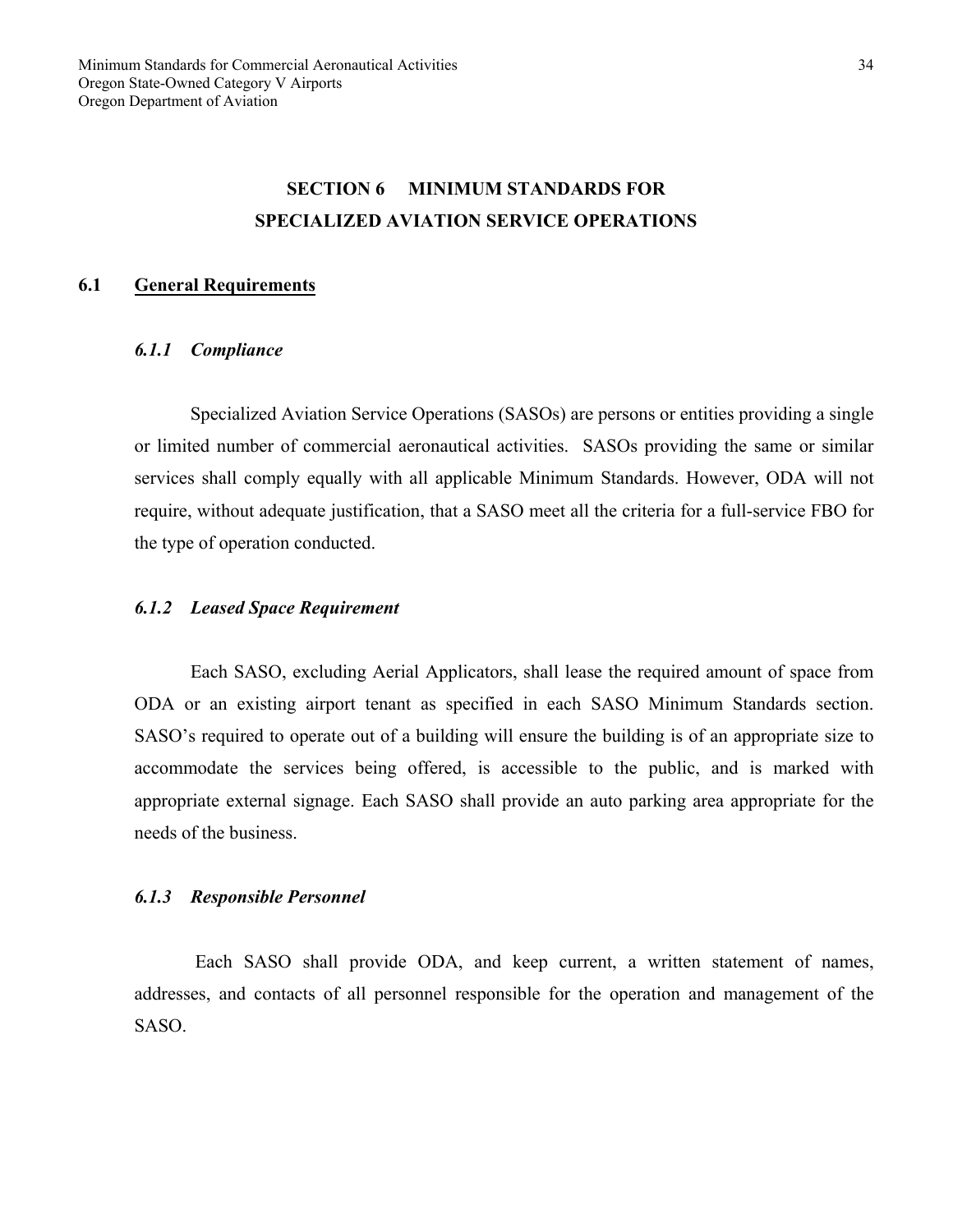Minimum Standards for Commercial Aeronautical Activities Oregon State-Owned Category V Airports Oregon Department of Aviation

#### *6.1.4 Insurance Requirements*

 Each SASO shall meet all State of Oregon insurance requirements and shall therefore maintain the types and amounts of insurance as specified in the lease, permit, or agreement.

#### **6.2 Flight Training**

 SASOs providing aircraft dual and solo ground and flight instruction necessary to complete the written examination and flight check for any category of pilot certificate or rating shall meet the following minimum requirements:

- **(1)** Provide at least one (1) or more FAA certified flight instructors, registered in accordance with ODA requirements, necessary to meet the flight training demand and schedule requirements.
- **(2)** Provide one properly maintained and equipped aircraft, registered with ODA, to accomplish the services offered.
- **(3)** Ensure student pilots are in compliance with ODA registration laws.

## **6.3 Airframe and Power Plant Maintenance**

SASOs providing any of the following: aircraft airframe and power plant maintenance, which includes either major or minor airframe maintenance, engine and/or accessory overhaul repair services on single or multi-engine piston driven propeller aircraft, shall meet the following Minimum Standards:

- **(1)** Operate the service from a ventilated shop space able to accommodate one aircraft on the Airport.
- **(2)** Have on-duty a minimum of one (1) FAA-certified technician who possesses an airframe and/or powerplant certificate, with inspection authorization, or possess and operate pursuant to a repair station certificate pursuant to FAR Part 145.
- **(3)** Keep premises open and services available to meet market demand.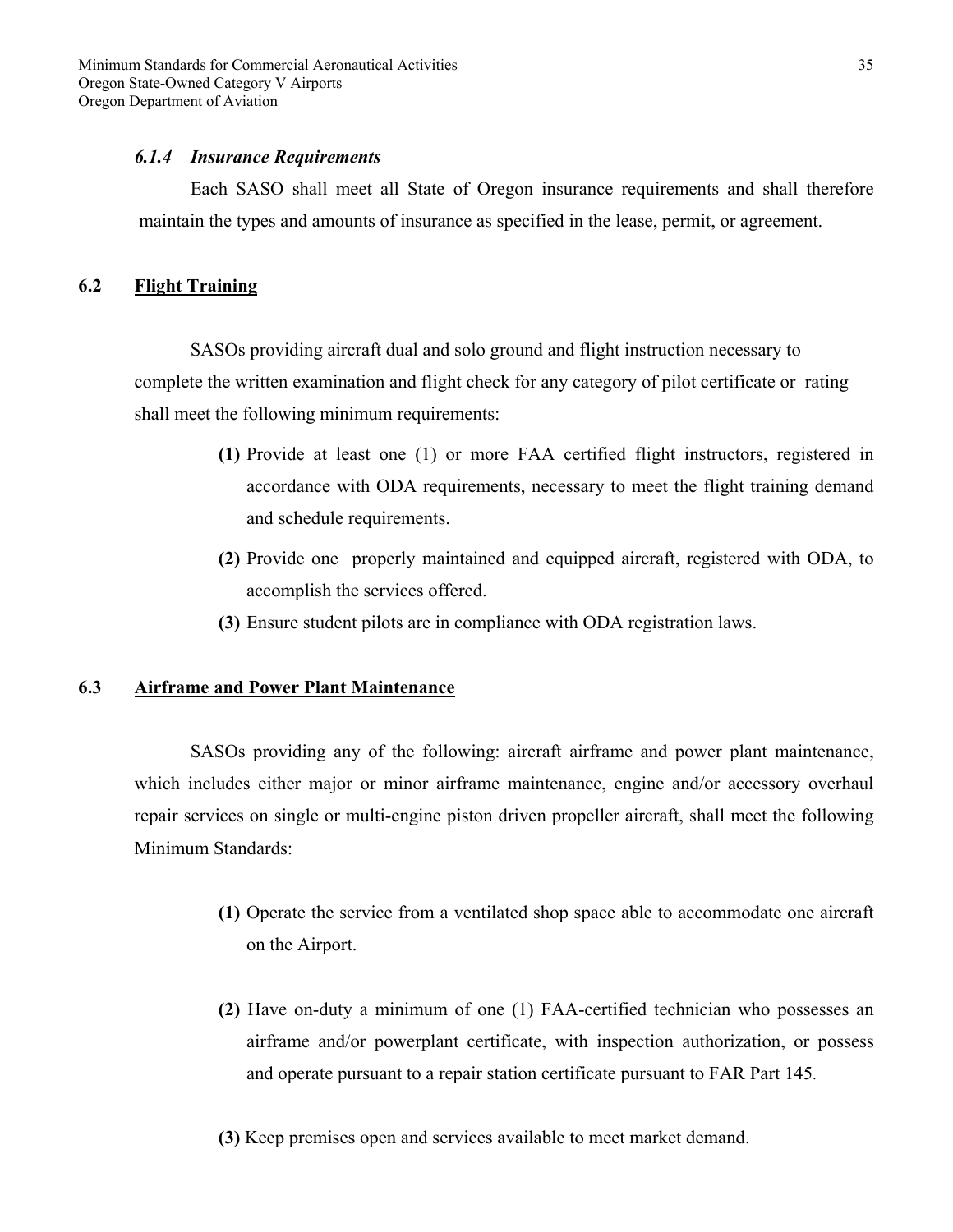**(4)** Provide equipment, supplies and parts required for general aircraft airframe and power plant inspection, maintenance and repair.

## **6.4 On-Demand Operations**

 SASO's providing on-demand air transportation of persons or property to the general public for hire, either on a scheduled or unscheduled basis, or as defined by the FAR Parts 119 and 135 shall:

- **(1)** Provide at least one (1) person who is appropriately licensed and rated and registered in accordance with ODA requirements to permit the flight activity offered by the Operator
- **(2)** Provide one properly maintained and equipped aircraft, registered with ODA, to accomplish the services offered.
- **(3)** An on-demand operator shall have and display, a current FAR Part 135 Certificate

# **6.5 Aircraft Rental**

.

SASOs providing aircraft rental services to the general public shall:

- **(1)** Have at least one (1) person available to meet customer needs.
- **(2)** Keep premises open and services available to meet market demand.
- **(3)** Have available for rental, a minimum of one (1) owned or leased, certified, and airworthy aircraft that is registered with ODA.
- **(4)** Ensure that all renters are in compliance with ODA registration laws.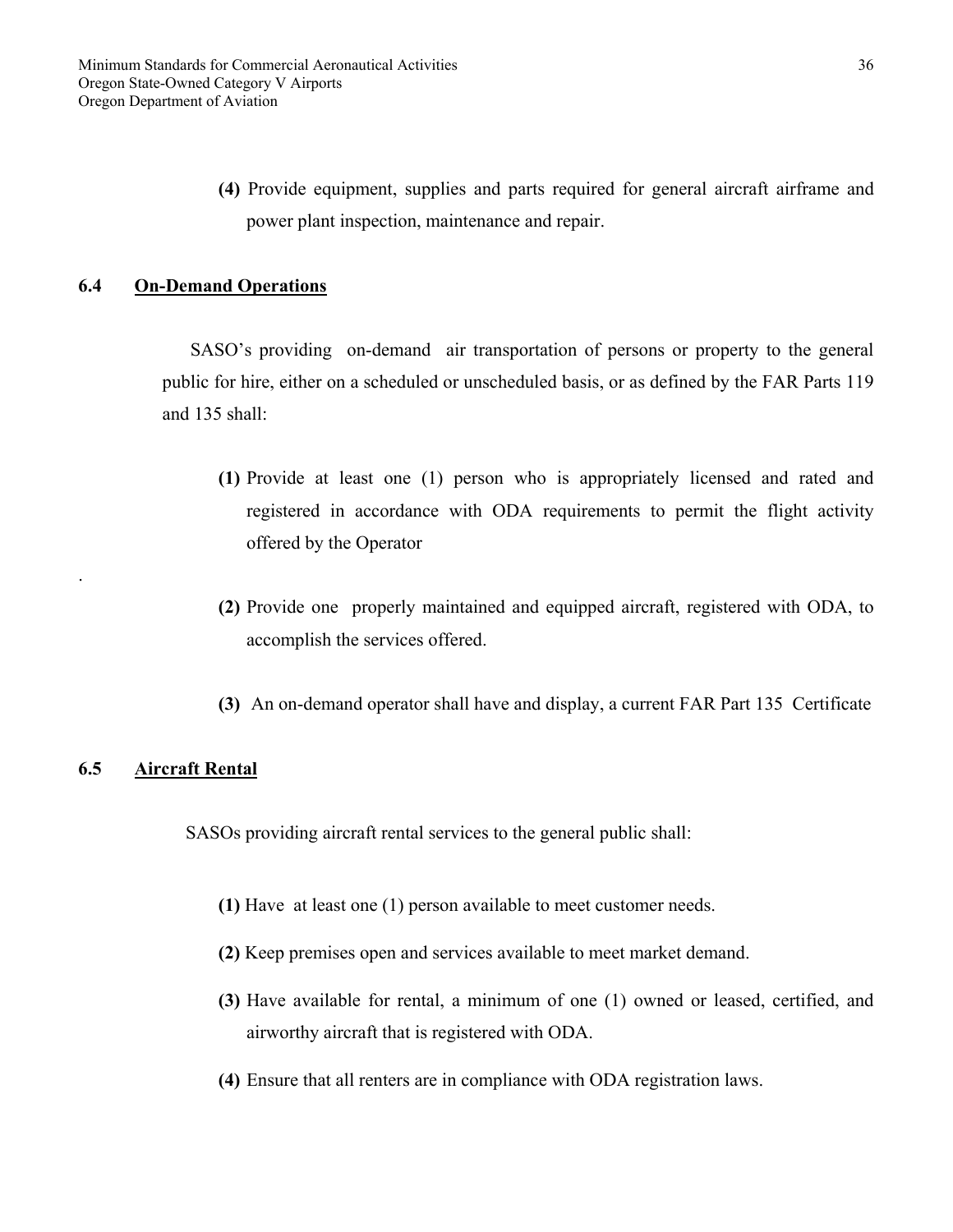#### **6.6 Avionics Maintenance and Sales**

SASOs providing avionics services, which includes the maintenance, repair, and installation of aircraft avionics, radios, instruments, and accessories, and includes the sale of such equipment, shall:

- **(1)** Operate the service in ventilated office or shop space able to accommodate at least one aircraft on the Airport.
- **(2)** Have at least one (1) trained and FAA certified technician.
- **(3)** Keep premises open and services available to meet market demand.
- **(4)** Hold the appropriate FAA certificates required for the types of services offered.

# **6.7 Aircraft Storage and Hangars**

An aircraft storage and hangar service operator leases and rents hangars, multiple T-hangars, and/or shade hangars to aircraft owners or operators solely for aircraft storage purposes. An aircraft storage and hangar service operator shall:

- **(1)** Make available the necessary amount of land to accommodate the proper quantity and size of hangars for the quantity of stored aircraft.
- **(2)** Make hangar operator contact name and phone numbers, hangar availability, and rental rates known to prospective customers via posted informational sign. A separate leased space is not required for this.
- **(3)** Hangars may only be rented for aircraft storage purposes. Each based aircraft stored within the operator's hangar facilities must be in compliance with ODA registration laws.
- **(4)** Hangar tenant may only perform preventive aircraft maintenance in accordance with 14 CFR Part 43 within the hangar property. Any other aircraft maintenance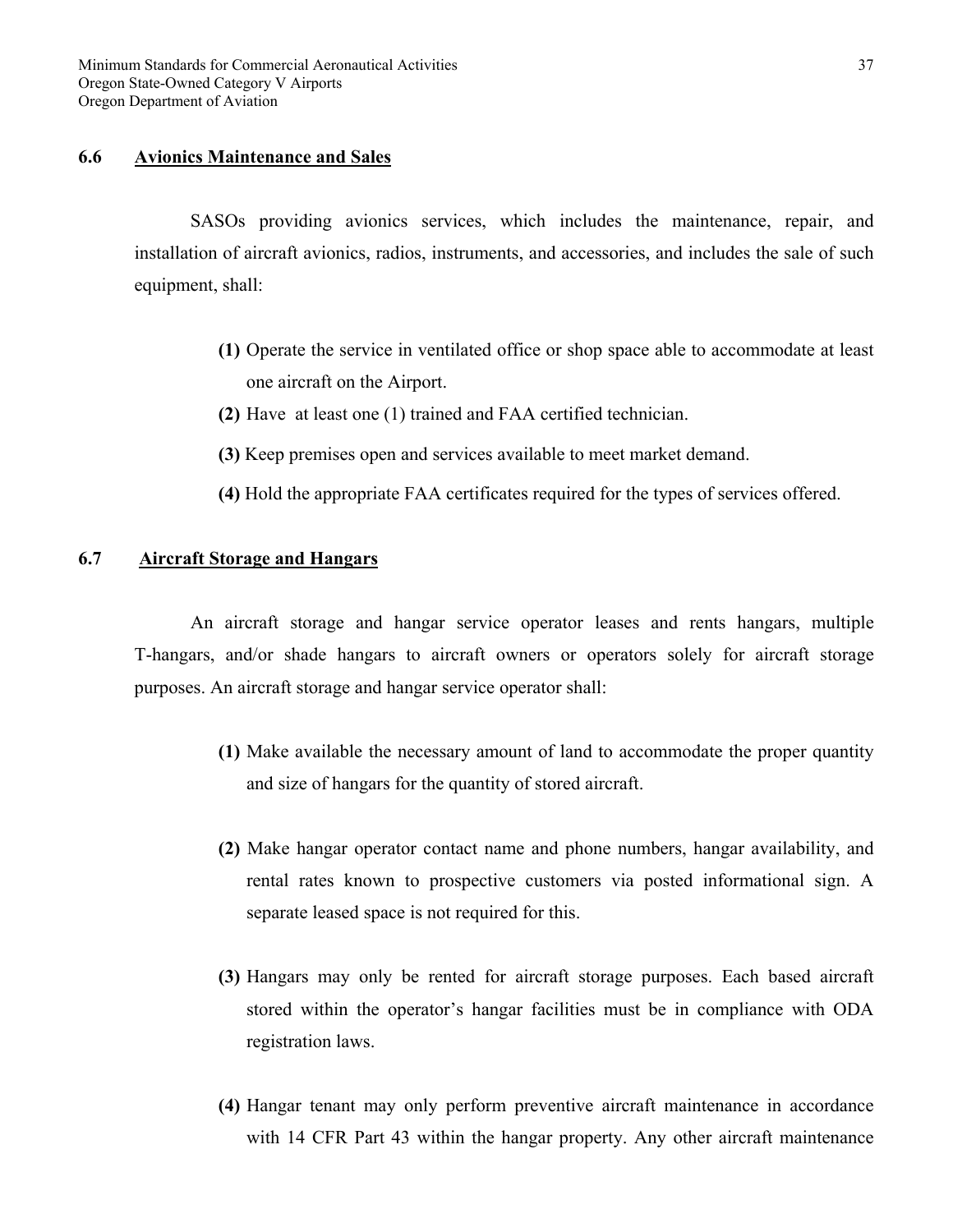must be performed by an appropriately permitted FBO, SASO, MSP, or by the tenant in accordance with 14 CFR Part 43.3(d). Experimental aircraft construction and maintenance is allowed in accordance with 14 CFR Parts 21 and 65. Painting, welding, and any type of hazardous or combustible material storage shall be permitted within the hangar property only in amounts allowed under the Uniform Fire Code. The piling and storage of crates, boxes, barrels, containers, refuse, and surplus property shall not be permitted outside the hangar. All maintenance activity shall be in accordance with the requirements of the Uniform Fire Code.

#### **6.8 Aircraft Sales**

SASOs providing new and/or used aircraft sales and aircraft brokerage services shall:

- **(1)** Have at least one (1) qualified aircraft salesperson that has a current appropriate pilot certificate with appropriate aircraft type ratings and is appropriately registered with ODA.
- **(2)** Keep premises open and services available to meet market demand.
- **(3)** SASO must be registered with the ODA as an aircraft dealer.

#### **6.9 Aircraft Restoration, Painting, and Refurbishing**

 SASOs providing the restoration, painting and refurbishing of aircraft structures, propellers, accessories, interiors, exteriors, and components shall:

- **(1)** Have at least one (1) qualified person that has certificates appropriate for the work performed.
- **(2)** Keep premises open and services available to meet market demand.
- **(3)** Meet all requirements of the Uniform Fire Code.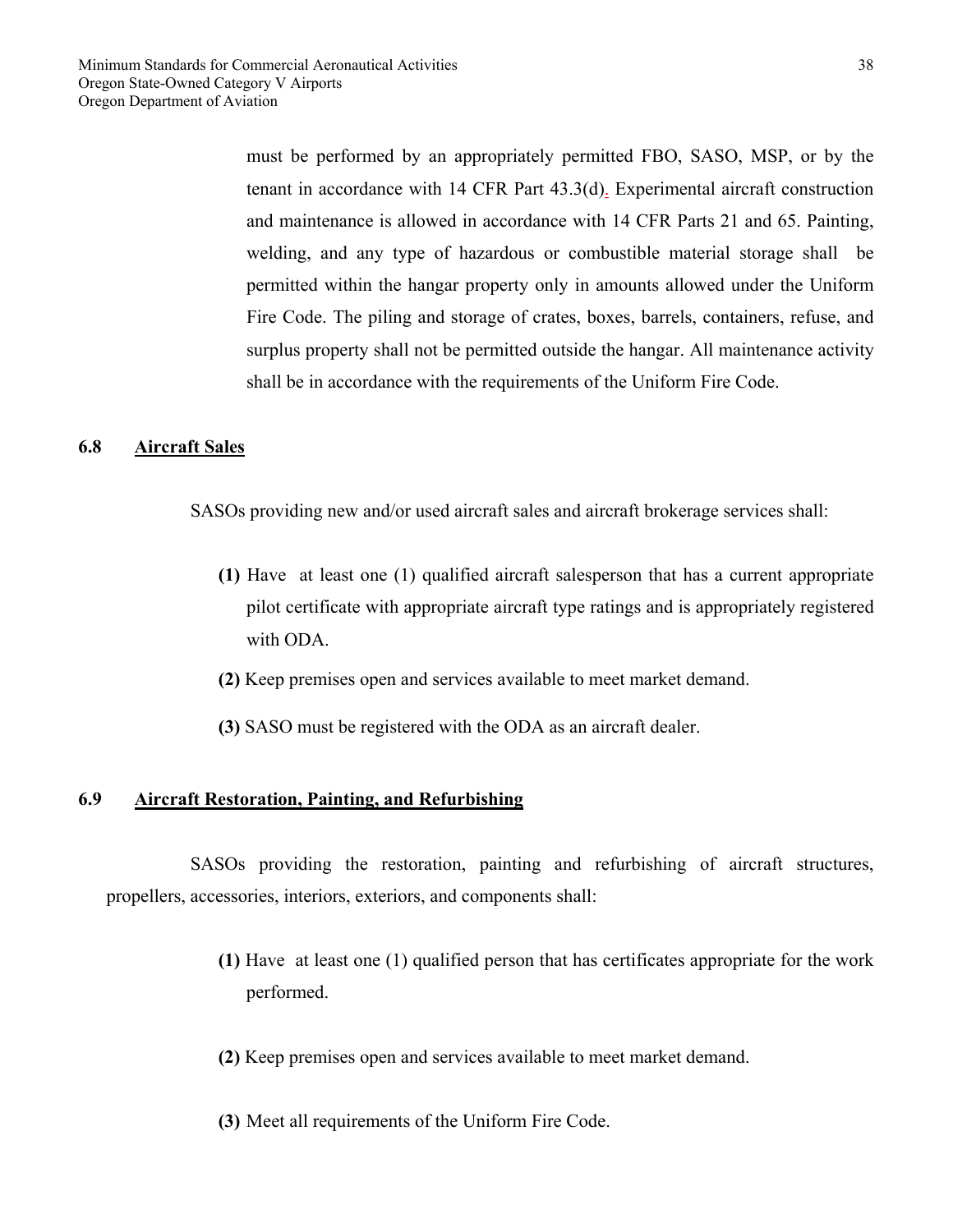#### **6.10 Specialized Flying Services**

SASOs providing specialized commercial flying services such as non-stop sightseeing tours, aerial photography or surveying, power line or pipeline patrol, firefighting or fire patrol, air ambulance, airborne mineral exploration, banner towing, and other air transportation operations specifically excluded from FAR Part 135 shall:

- **(1)** Provide at least one (1) person who holds a current FAA appropriate pilot certificate and medical certificate with ratings appropriate for the operator's aircraft.
- **(2)** Keep premises open and services available to meet market demand.
- **(3)** Own or lease at least one (1) airworthy aircraft.
- **(4)** Ensure pilots and aircraft are in compliance with ODA registration laws.

#### **6.11 Commercial Skydiving**

SASO's engaging in the transportation of persons for skydiving, instruction in skydiving, and rental and sales of skydiving equipment shall:

- **(1)** Make available for skydiving either owned or under lease at least one properly certificated aircraft registered with ODA.
- **(2)** The SASO shall meet or exceed the Basic Safety Requirements (BSR) of the United States Parachute Association (USPA), FAR Part 105, and related FAA Advisory Circulars. The jump plane pilot must hold an appropriate pilot certificate, be appropriately rated for the aircraft being operated, and be appropriately registered with ODA.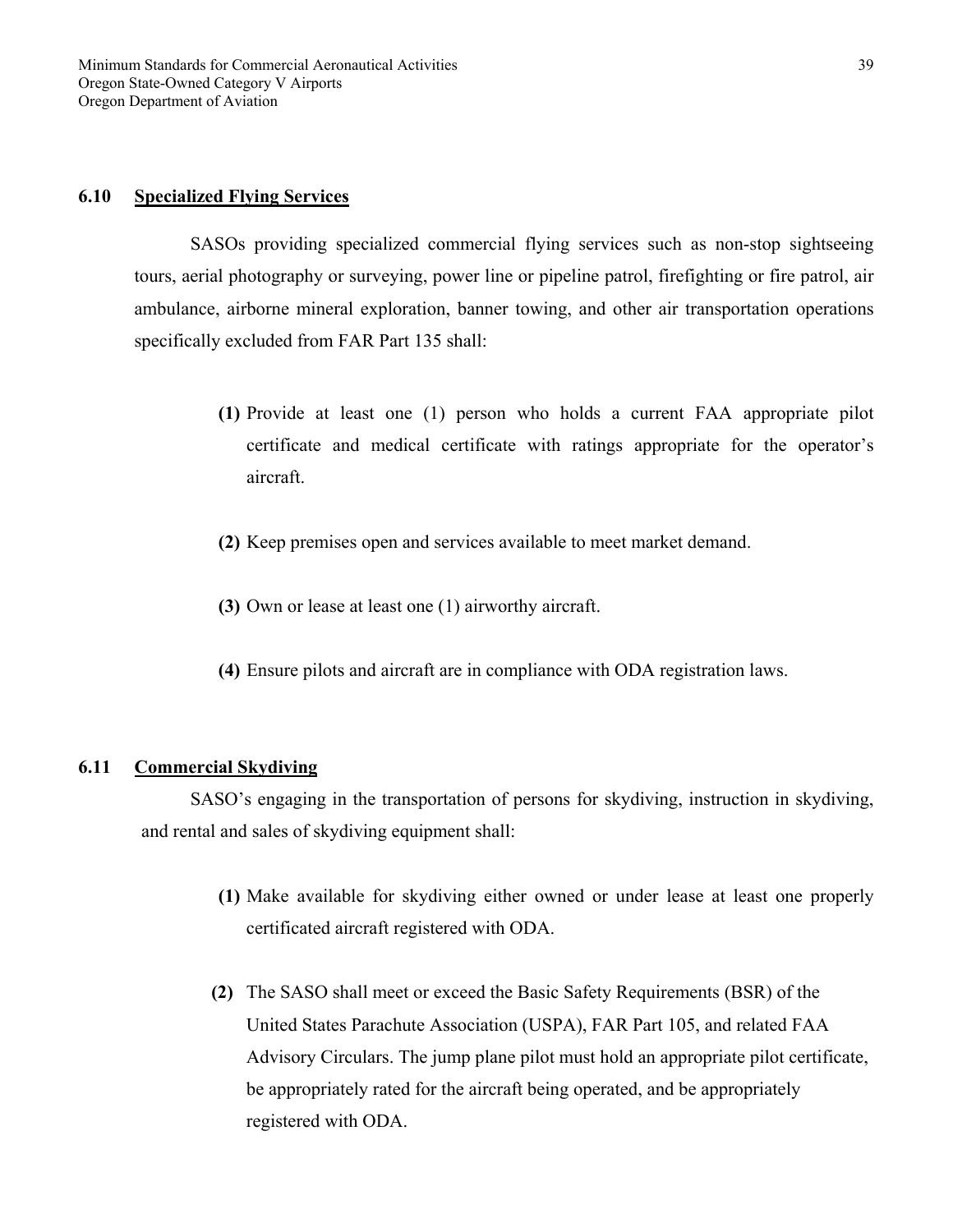#### **6.12 Aerial Applicators**

Aerial agricultural spraying or seeding SASO's shall:

**(1)** Provide at least one (1) person who holds a current FAA appropriate pilot certificate with ratings appropriate for the operator's aircraft and be appropriately registered with ODA.

**(2)** Own or lease at least one (1) airworthy aircraft in compliance with ODA registration laws.

**(3)** Operate from a centrally drained and paved emergency spill prevention ramp of not less than ten thousand (10,000) square feet for aircraft loading and servicing. This area shall meet all current requirements of State, Federal, and local agencies.

**(4)** Operator shall be in compliance with OAR 340-109-0010, Pesticide Residue Waste Management, and all applicable OAR's contained within Division 57, Pesticide Control, Oregon Department of Agriculture.

**(5)** Operator shall employ certain safeguards and safe operating practices to prevent spillage, including:

- a. Clean up and remove all containers at the end of each day's activities
- b. Maintain all loading and mixing facilities in good condition
- c. Use dry break devices or equivalent couplings to the aircraft-loading receptacle to prevent leaks of all materials
- d. Aircraft and loading equipment will be positioned in such a manner as to not interfere with normal aircraft operations at the airport
- e. In the event of a small pesticide or pesticide solution spill, the contaminated surface material will be removed from the premises and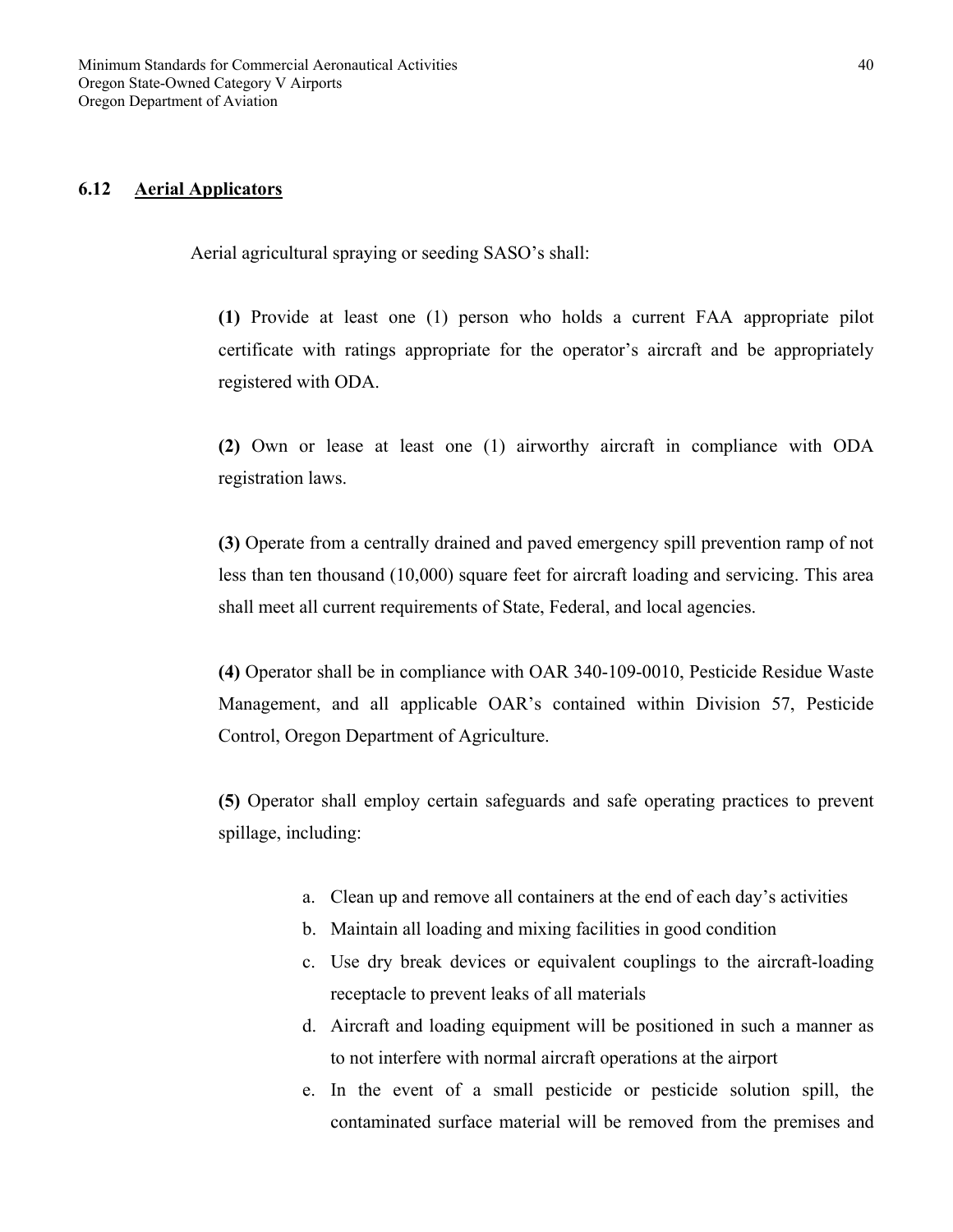the area of the spill will be treated with SuperBugs or an equivalent. In the event of a reportable amount of spilled pesticide, the operator will contain the material and contact those agencies that DEQ regulations require. The operator will have an appropriate spill kit with them whenever working on or from a State-owned airport.

**(6)** All chemicals stored on airport must be stored in accordance with the Material Safety Data Sheet (MSDS) requirements for that chemical. MSDS sheets for chemicals stored on airport shall be made available to ODA upon request.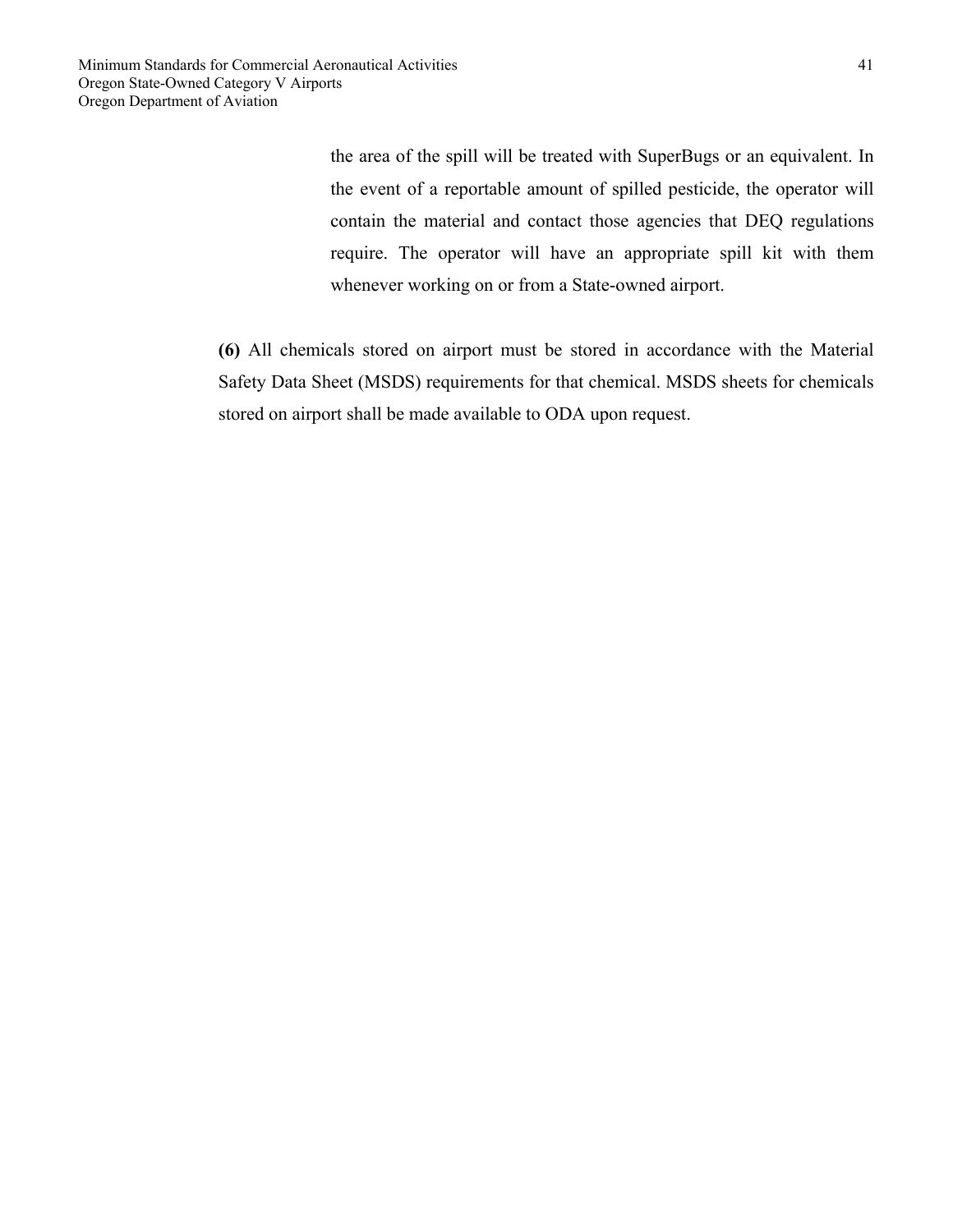#### **SECTION 7 MINIMUM STANDARDS FOR MOBILE SERVICE PROVIDERS**

#### **7.1 General Requirements**

#### *7.1.1 Compliance*

Mobile Service Providers (MSPs) are persons or entities who provide commercial aeronautical services but do not operate out of owned or leased property on the airport. Examples of MSPs include but are not limited to: mobile mechanics, flight instructors, aircraft detailers, and mobile oil recyclers. Each MSP is required to obtain an Airport Operating Permit from ODA. Airport Operating Permits must be renewed annually and require payment of a fee as established in the ODA Rates and Charges Policy.

#### *7.1.2 Responsible Personnel*

Each MSP shall provide ODA, and keep current, a written statement of names, addresses, and contacts of all personnel responsible for the operation and management of the MSP.

#### *7.1.3 Insurance Requirements*

Each MSP shall meet all State of Oregon insurance requirements and shall therefore maintain the types and amounts of insurance as specified in the lease, permit, or agreement.

#### *7.1.4 Personnel Qualifications*

Each MSP shall provide sufficient qualified personnel necessary to meet the Minimum Standards for each aeronautical service provided. However, multiple responsibilities may be assigned to employees where feasible.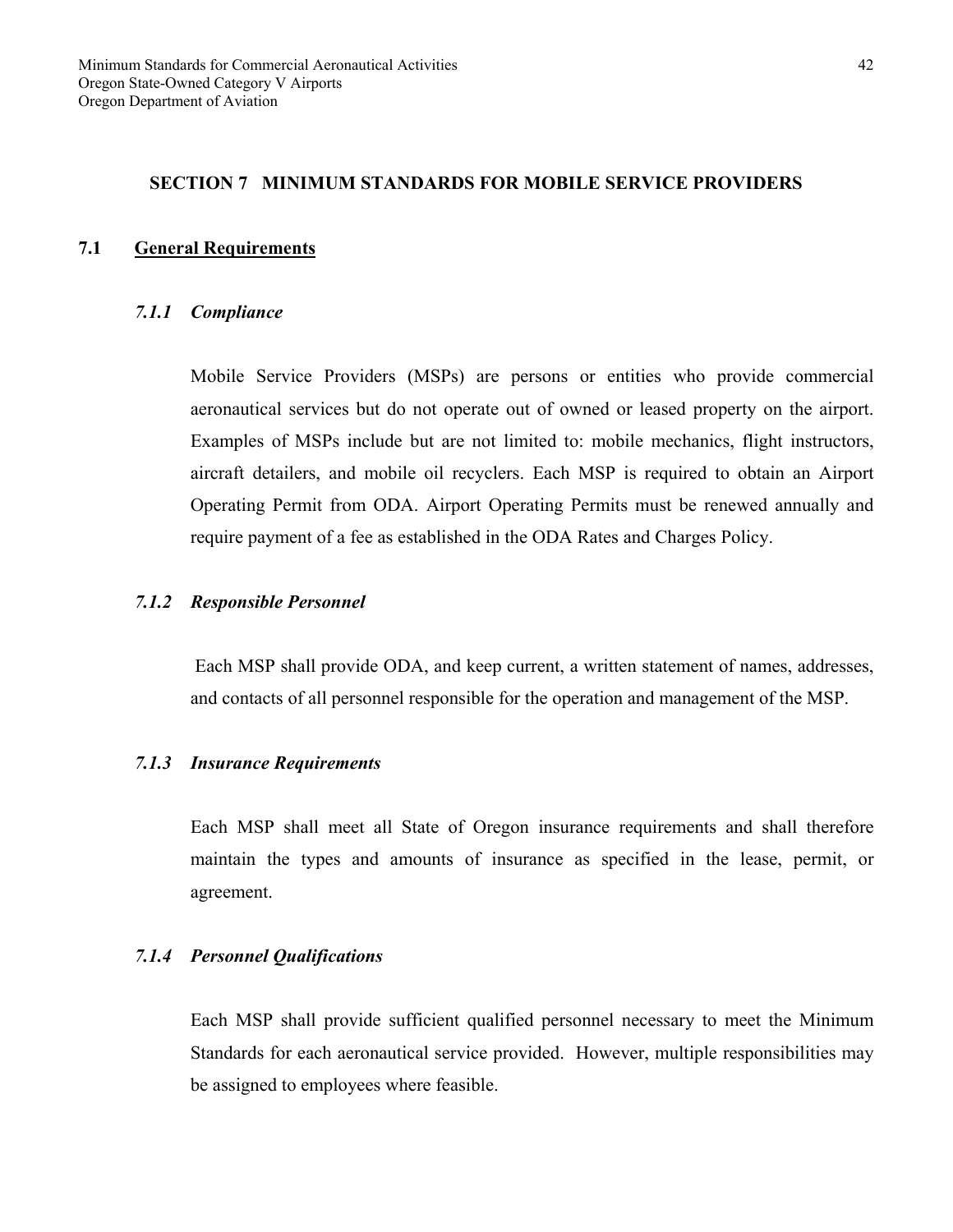# *7.1.5 Registration Requirements*

MSPs that operate aircraft shall ensure that aircraft and pilots are registered in accordance with ODA registration requirements.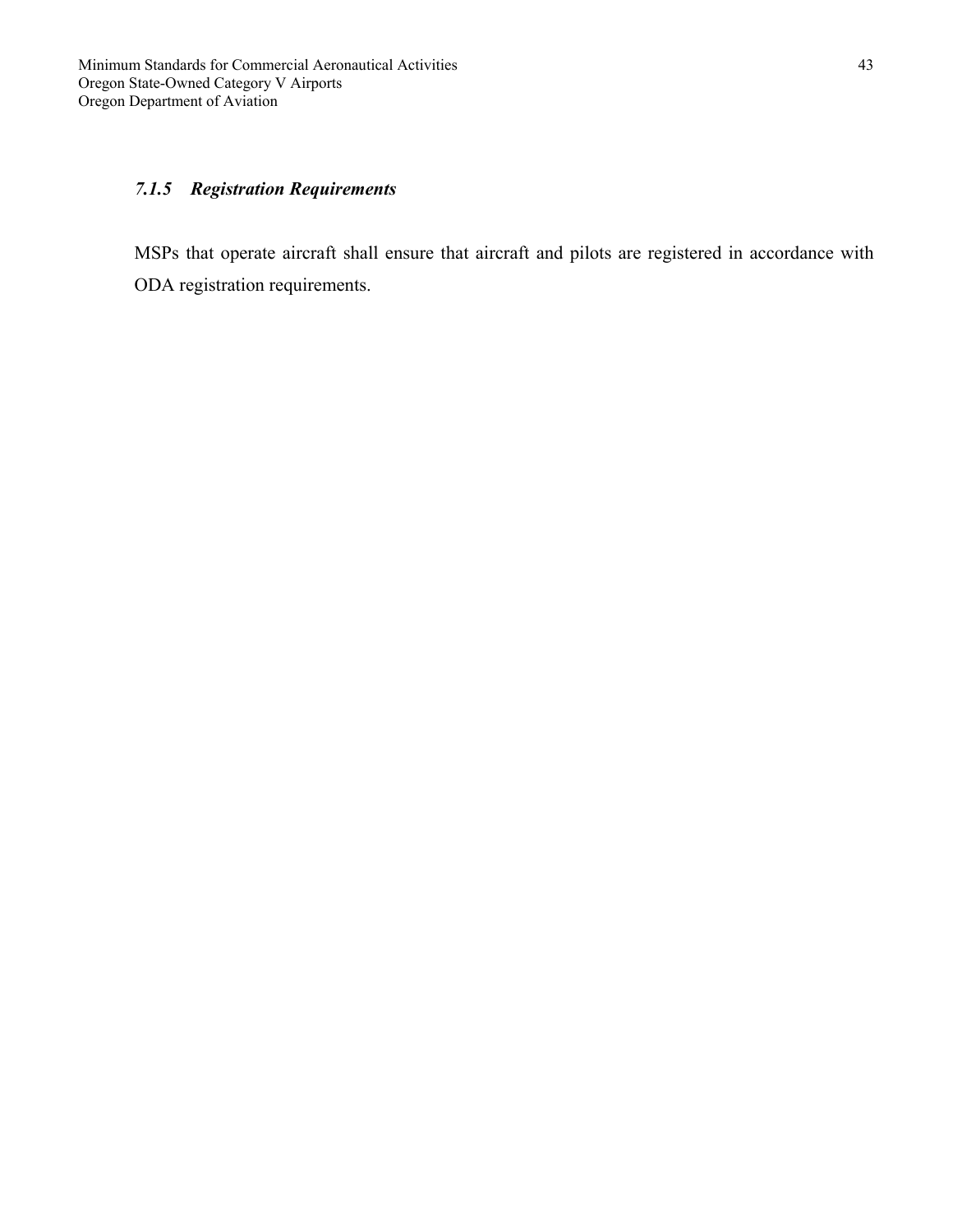#### **SECTION 8 SELF FUELING**

#### **8.1 Authorization Requirements**

Self-fueling is the fueling of an aircraft by the pilot using pumps and equipment installed for that purpose. The fueling facility may or may not be attended by the FBO that owns and operates the equipment.

 The Oregon Department of Aviation has the option to grant authorization for self-fueling operations to FBOs All self-fueling operators shall apply to and receive approval from the Department of Aviation before commencing operations.

#### **8.2 Fuel Products and Hours of Operation**

Any ODA authorized self-fueling owner/operator shall be an FBO, as defined in Section 5. In addition, any self-fueling owner/operator shall provide, at a minimum, 100LL aviation gasoline. The products and equipment must meet all applicable Federal, State, and local regulations and requirements regarding safety, testing, filtering, inventory management, and quality assurance.

#### **8.3 Fuel Storage and Dispensing Equipment**

The fuel storage areas are the locations on the Airport designated temporarily or permanently by ODA as the only areas in which aviation fuels may be stored.

The fuel storage and dispensing equipment shall meet all applicable Federal, State, and local regulations and requirements, including FAA Advisory Circular 150/5230-4.

## **8.4 Environmental Compliance**

 The FBO providing the self fueling operation shall be knowledgeable of and comply with all Federal, State, and local environmental laws, ordinances, rules and regulations. Operator shall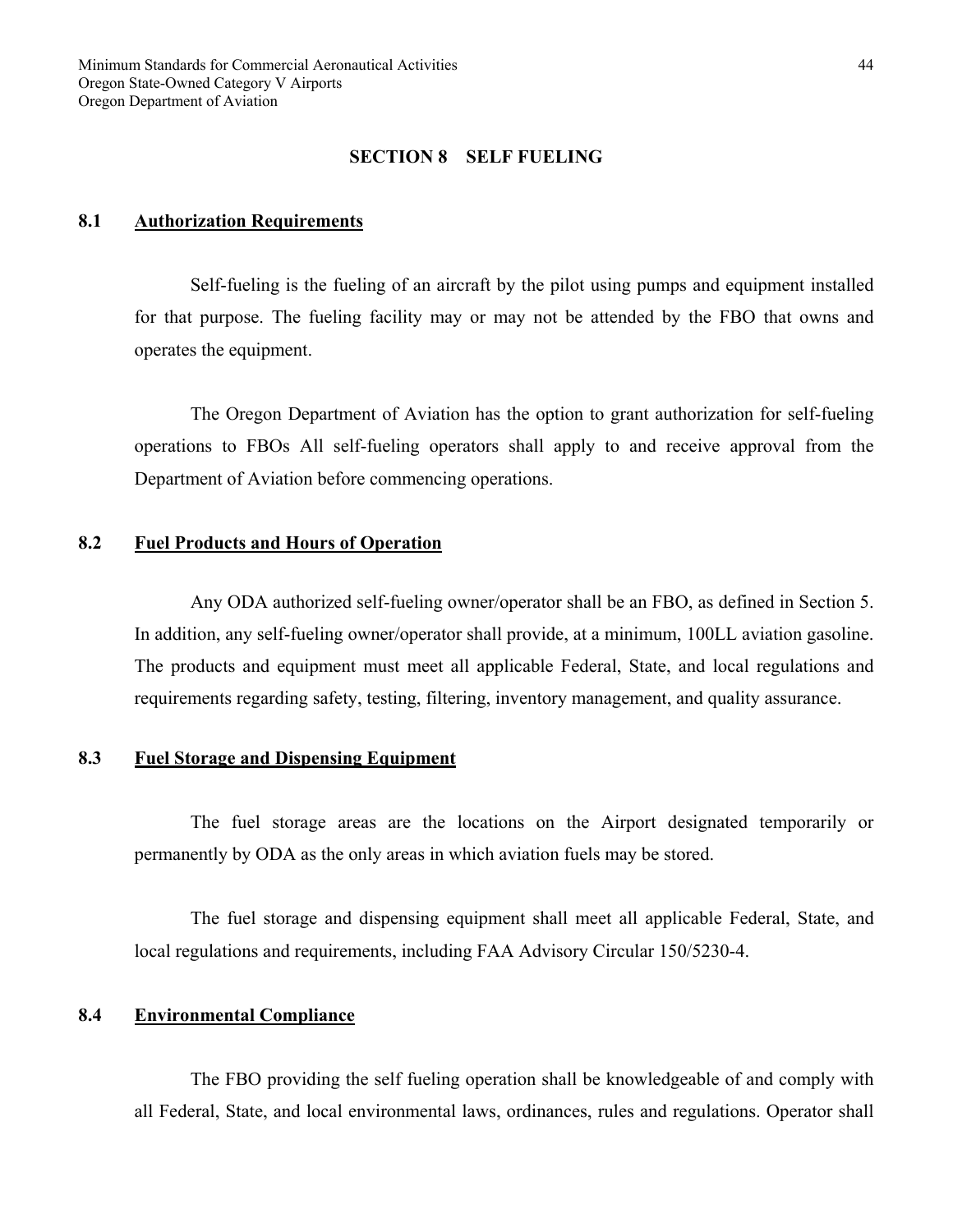provide ODA a current fuel spill prevention, countermeasures, and control plan that contains methods and procedures to prevent, control, and clean up a fuel spill on airport property.

# **8.5 Reporting Requirements**

 Each FBO authorized to install and maintain a self-fueling system shall provide monthly fuel inventory reconciliation reports to ODA listing the total amounts of fuel dispensed to all aircraft.